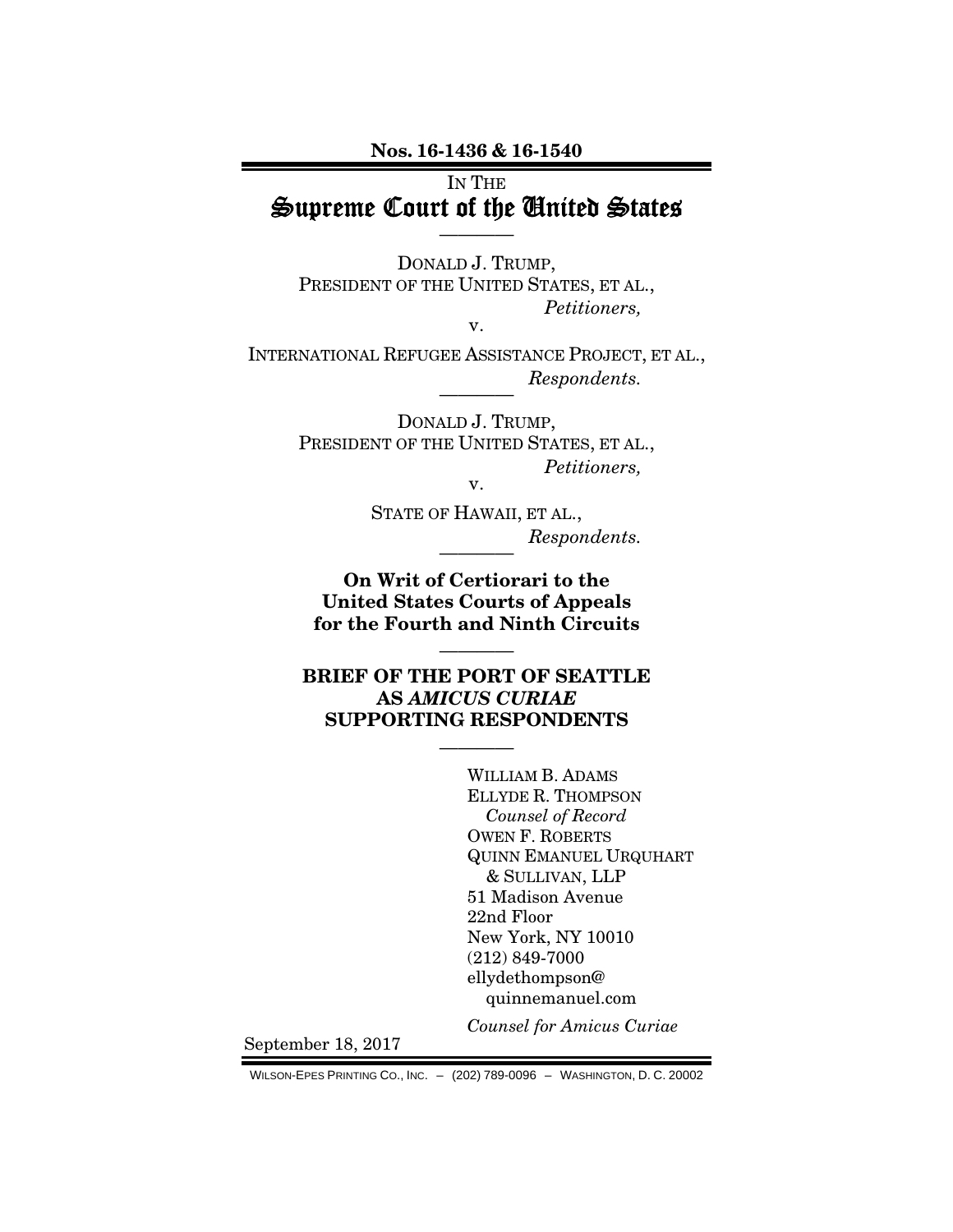## **TABLE OF CONTENTS**

## **Page**

|     |           | INTEREST OF AMICUS CURIAE 1                                                                                                                                         |
|-----|-----------|---------------------------------------------------------------------------------------------------------------------------------------------------------------------|
|     |           |                                                                                                                                                                     |
|     |           |                                                                                                                                                                     |
| I.  |           | THE ECONOMIC INJURIES<br><b>SUFFERED BY THE STATE OF</b><br><b>HAWAII AND THE</b><br>ORGANIZATIONAL RESPONDENTS<br>ARE INDEPENDENTLY<br><b>SUFFICIENT TO CONFER</b> |
|     | А.        | Economic Injury Is Sufficient To                                                                                                                                    |
|     | <b>B.</b> | Respondents' Injuries Fall Within<br>The Zone Of Interest Of The INA  14                                                                                            |
| II. |           | THE NATIONWIDE INJUNCTION IS<br>APPROPRIATE AND WARRANTED  15                                                                                                       |
|     | A.        | The Facial Invalidity Of The<br>Challenged Provisions Of EO-2<br>Justifies Issuance Of A<br>Nationwide Injunction 16                                                |
|     | <b>B.</b> | The Need For Uniform<br>Application Of The Immigration<br>Laws Independently Supports                                                                               |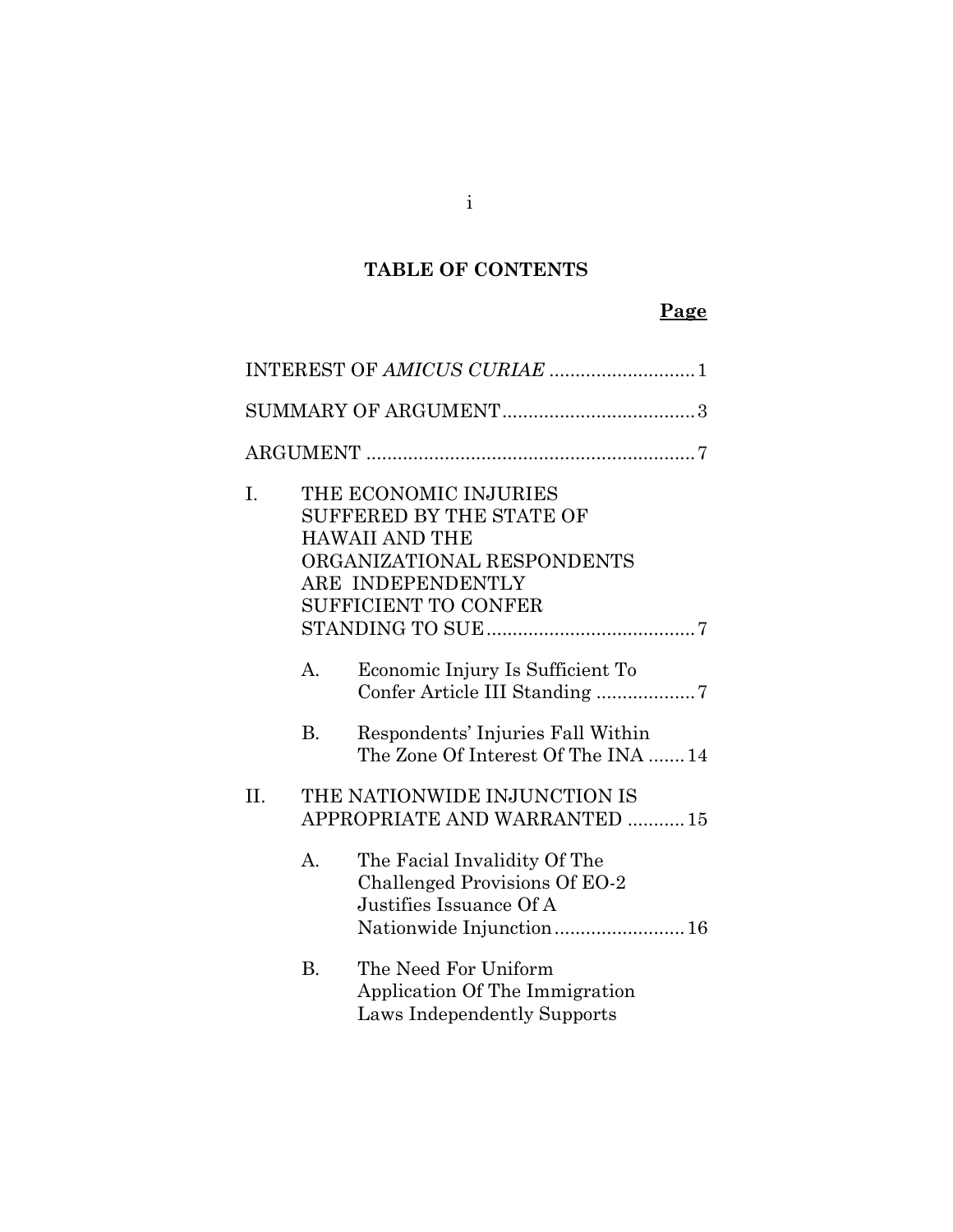| Affirmance Of The Nationwide |  |
|------------------------------|--|
|                              |  |
|                              |  |

ii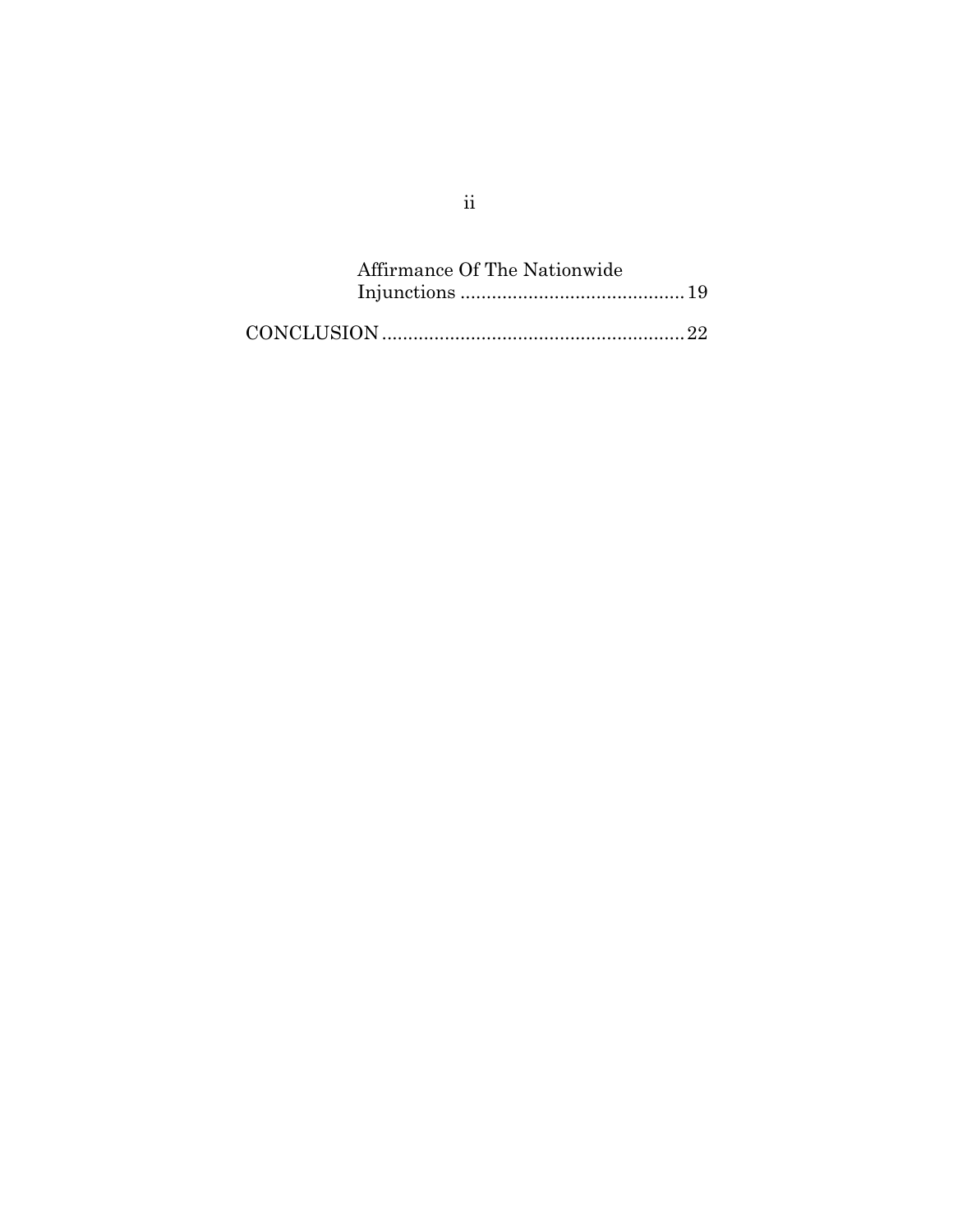# **TABLE OF AUTHORITIES**

## **Page**

## **Cases**

| Arizona v. United States,                    |
|----------------------------------------------|
| Baker v. Carr,                               |
| Bank of Am. Corp. v. City of Miami,          |
| Bowsher v. Synar,                            |
| Califano v. Yamasaki,                        |
| City of Chicago v. Morales,                  |
| City of Sausalito v. O'Neill,                |
| Colo. River Indian Tribes v. Town of Parker, |
| Craig v. Boren,                              |
| Equal Rights Ctr. v. Equity Residential,     |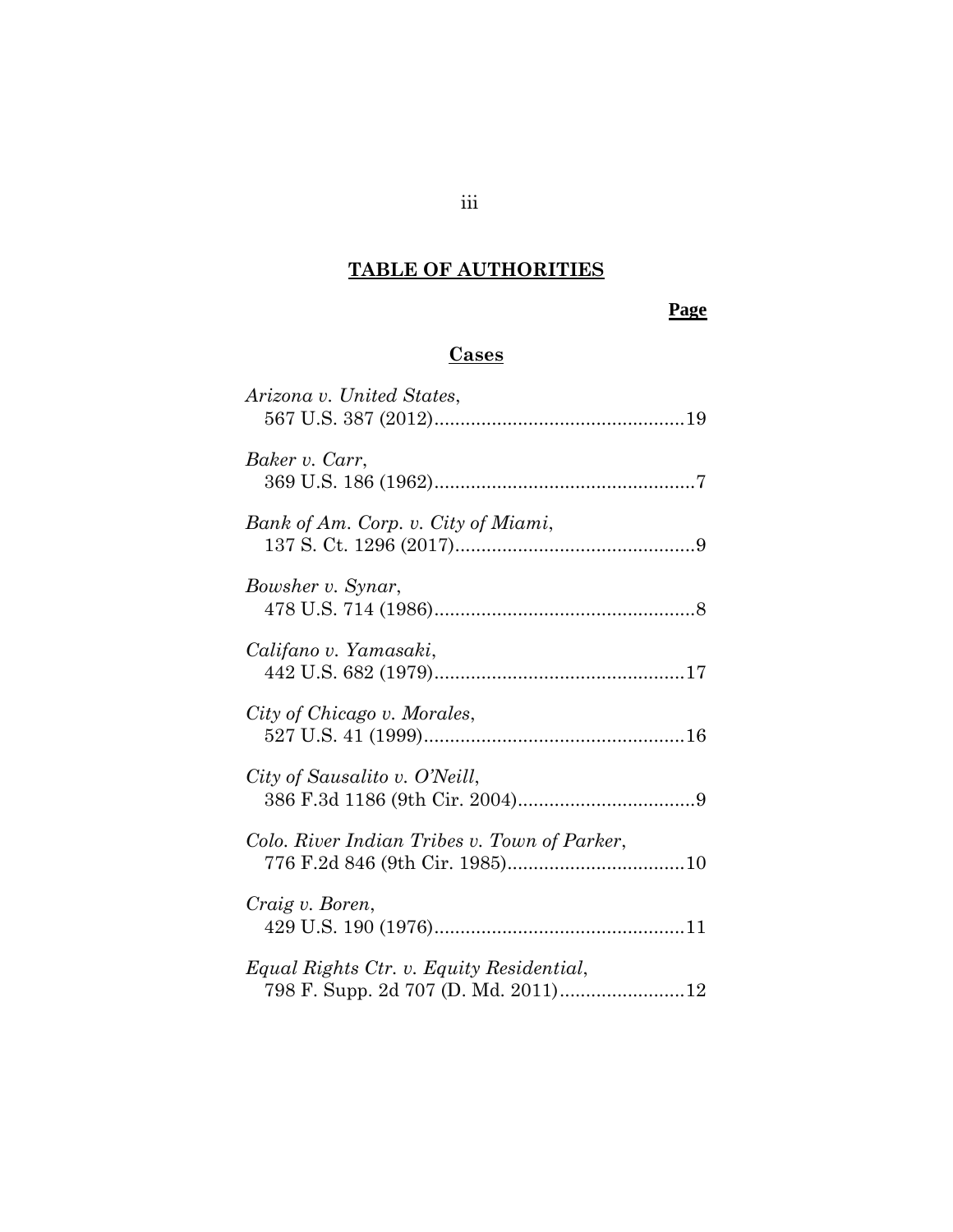| <i>Exodus Refugee Immigration, Inc. v. Pence,</i>                                    |
|--------------------------------------------------------------------------------------|
| Gladstone Realtors v. Village of Bellwood,                                           |
| Havens Realty Corp. v. Coleman,                                                      |
| Hawai'i v. Trump,<br>241 F. Supp. 3d 1119 (D. Haw. 2017) 10                          |
| Hawaii v. Trump,<br>859 F.3d 741 (9th Cir. 2017)10, 15                               |
| Hawaii v. Trump,<br>- F. 3d - 2017 WL 3911055 (9th Cir.                              |
| Int'l Longshoremen's & Warehousemen's<br>Union v. Meese,                             |
| Int'l Refugee Assistance Project v. Trump,                                           |
| Int'l Refugee Assistance Project v. Trump,<br>857 F.3d 554 (4th Cir. 2017)13, 15, 18 |
| Larkin v. Grendel's Den, Inc.,                                                       |
| Lexmark Int'l, Inc. v. Static Control<br>Components, Inc.,                           |

iv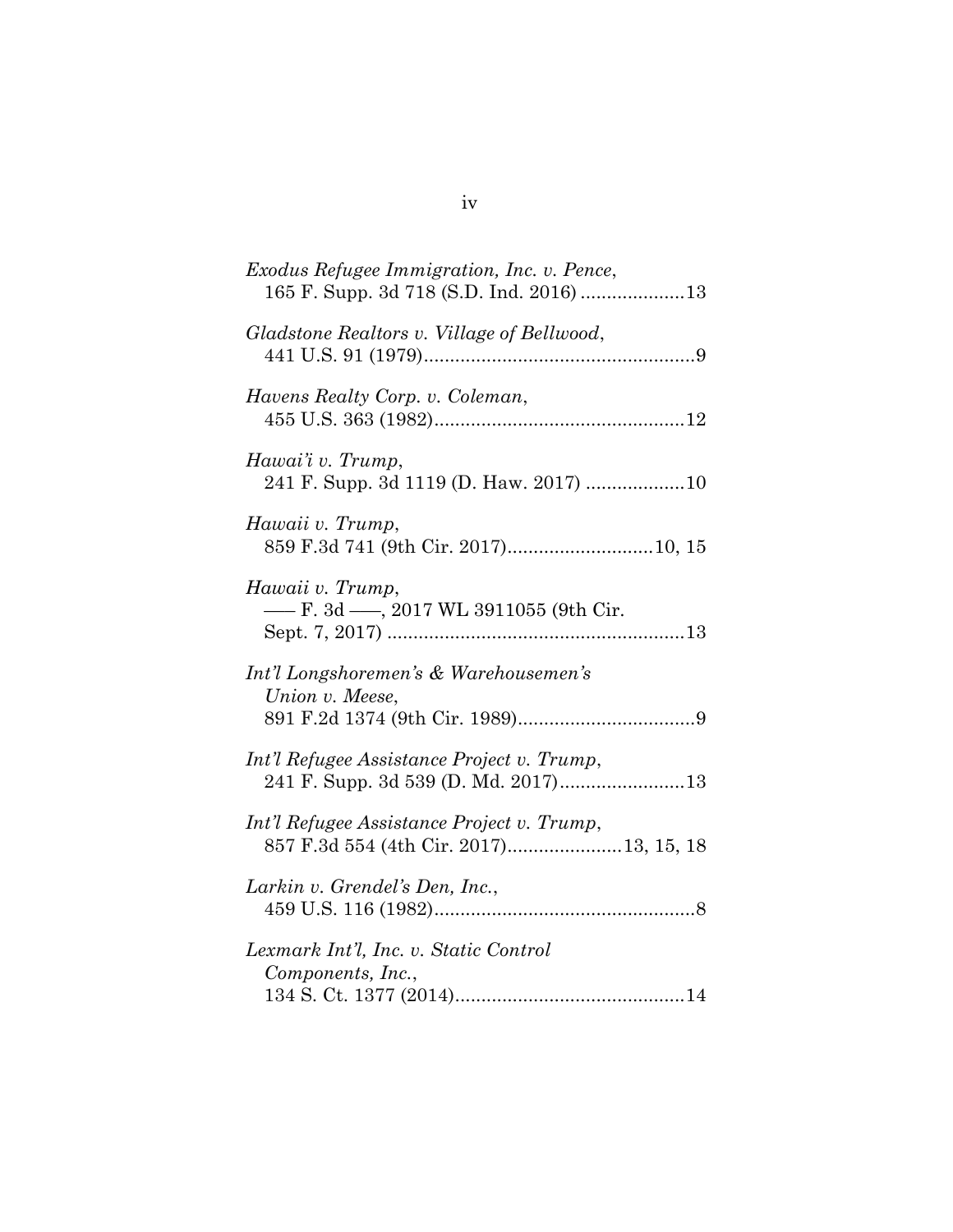| Lujan v. Defs. of Wildlife,                                             |
|-------------------------------------------------------------------------|
| Massachusetts v. EPA,                                                   |
| McGowan v. Maryland,                                                    |
| Mendoza v. Perez,                                                       |
| Rumsfeld v. Forum for Acad. & Institutional<br>Rights, Inc.,            |
| Sec'y of State of Md. v. Joseph H. Munson Co.,                          |
| Singleton v. Wulff,                                                     |
| Texas v. United States,<br>809 F.3d 134 (5th Cir. 2015)11, 19, 21       |
| Torcaso v. Watkins,                                                     |
| Two Guys from Harrison-Allentown, Inc. v.<br>McGinley,                  |
| Washington v. Trump,<br>2017 WL 462040 (W.D. Wash. Feb. 3, 2017)  4, 19 |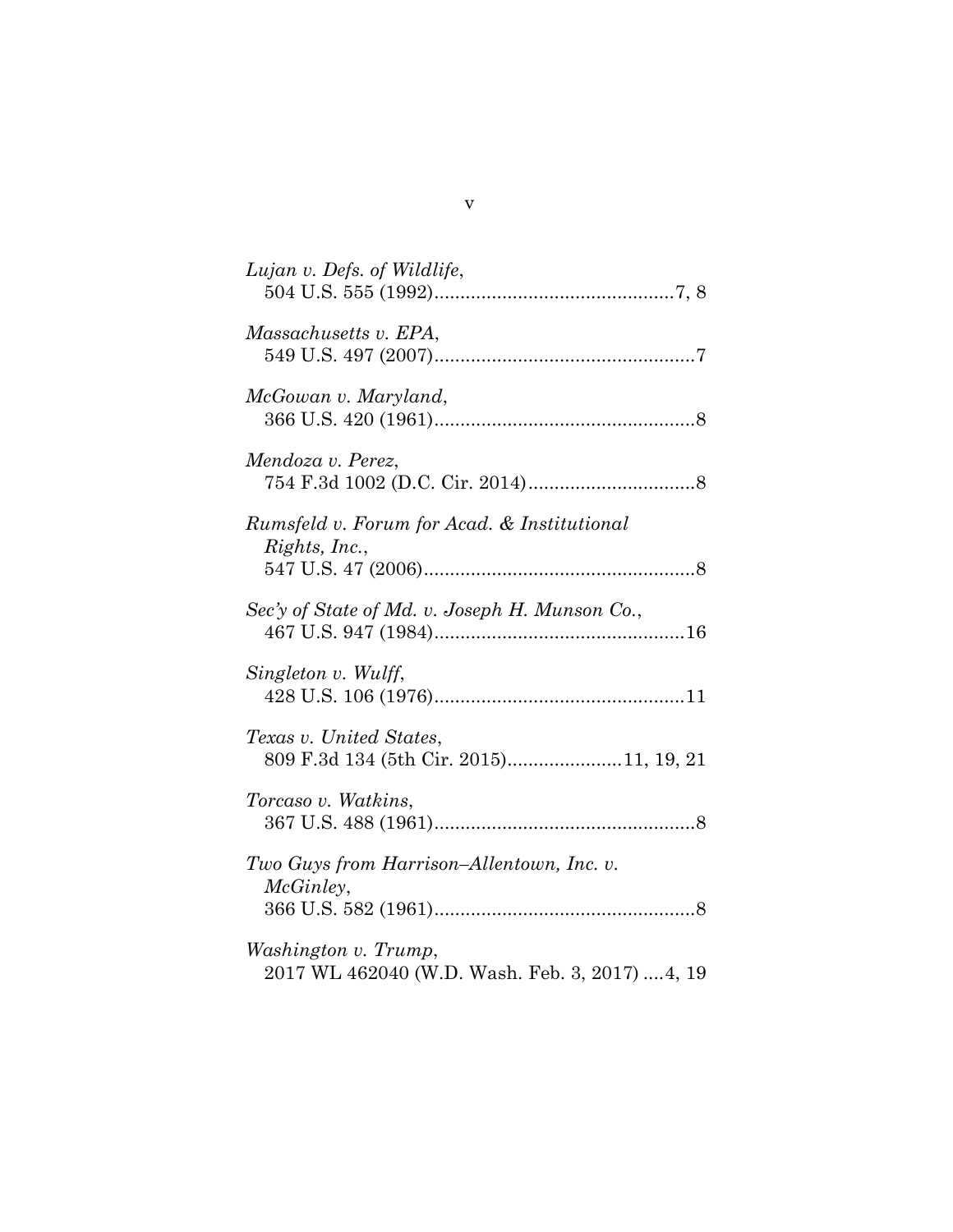| Washington v. Trump, |  |
|----------------------|--|
| Wyoming v. Oklahoma, |  |

## **Statutes**

| Refugee Act of 1980, Pub. L. No. 96-212, 94 |
|---------------------------------------------|

## **Rules and Regulations**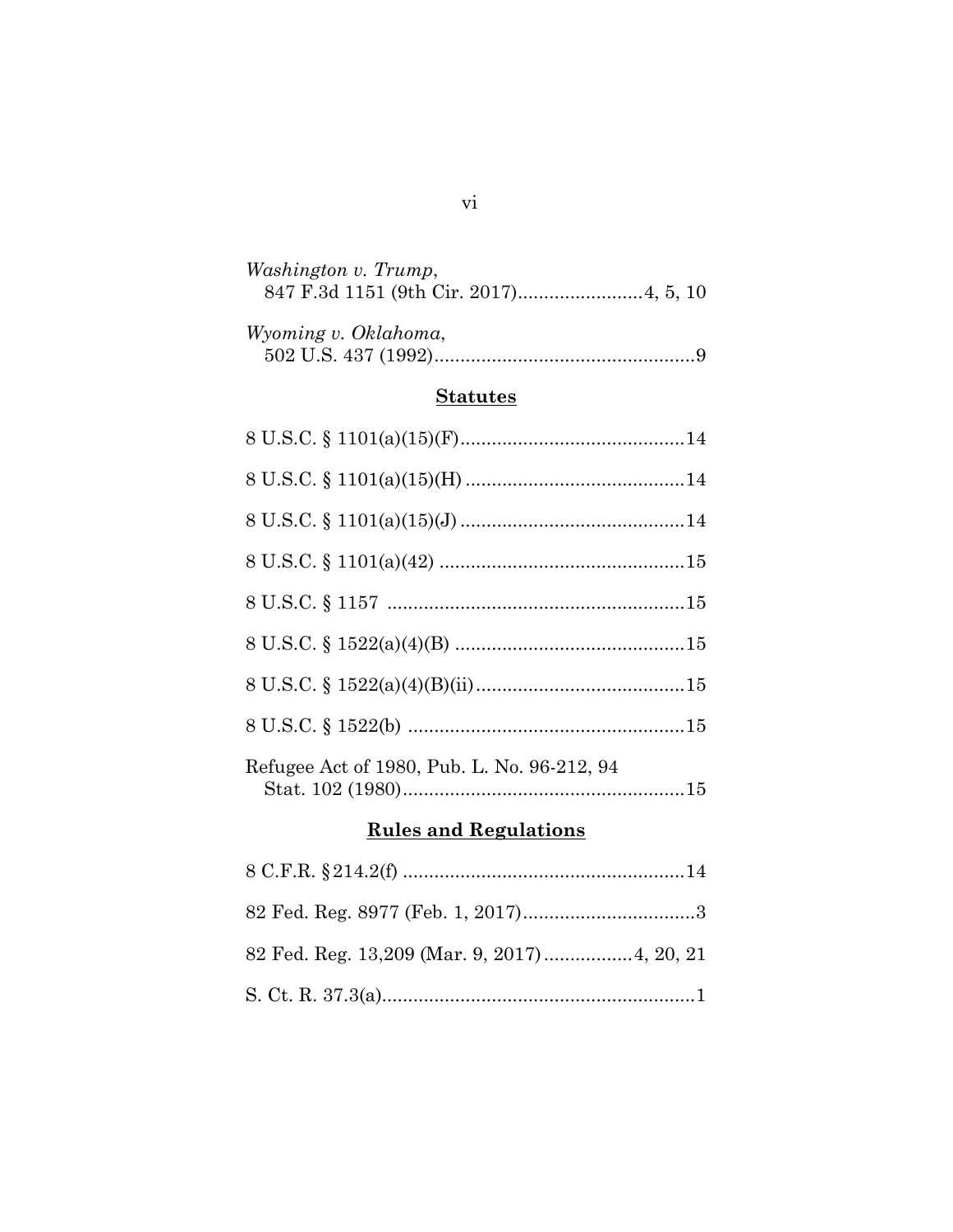## S. Ct. R. 37.6................................................................1

## **Miscellaneous**

| Directory of Visa Categories, U.S. DEP'T STATE, |  |
|-------------------------------------------------|--|
| https://travel.state.gov/content/visas/en/gene  |  |
| ral/all-visa-categories.html (last visited      |  |
|                                                 |  |
| Statement by the Port of Seattle in Response to |  |
| Trump Administration Immigration Ban,           |  |
| PORT OF SEATTLE,                                |  |
| https://www.portseattle.org/Newsroom/News-      |  |
| Releases/Pages/default.aspx?year=2017#640       |  |
|                                                 |  |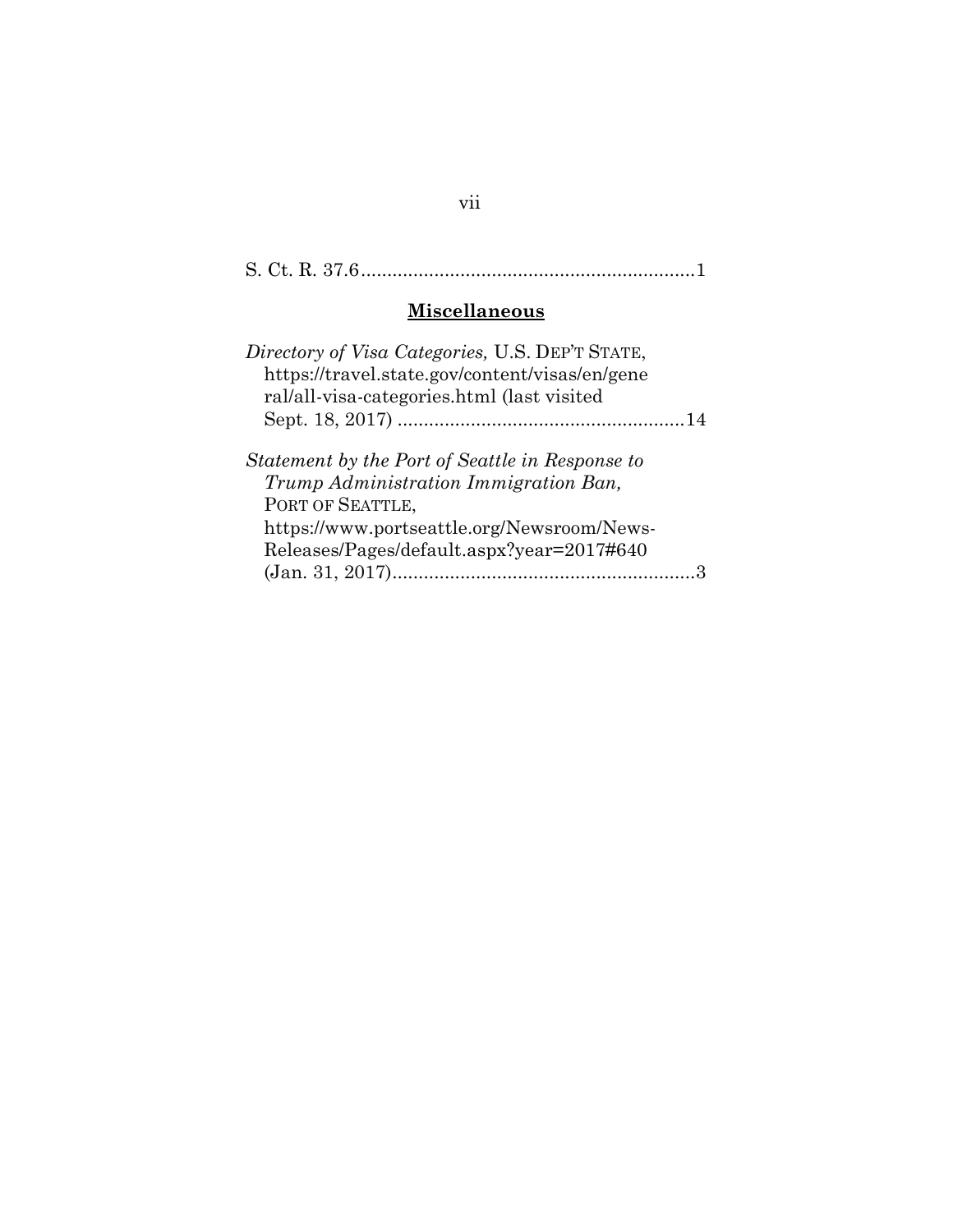### **BRIEF OF** *AMICUS CURIAE* **THE PORT OF SEATTLE SUPPORTING RESPONDENTS AND URGING AFFIRMANCE**

#### **INTEREST OF** *AMICUS CURIAE***<sup>1</sup>**

*Amicus curiae* the Port of Seattle has a significant interest in the uniform application of a constitutional and statutorily authorized system of immigration as the operator of the port of entry into the United States for thousands of passengers arriving from the Middle East and other regions on a weekly basis. Among other responsibilities, the Port of Seattle operates Seattle-Tacoma International Airport ("Sea-Tac Airport"). More than 20 passenger airlines, serving approximately two dozen international cities and nearly 80 domestic destinations, operate out of Sea-Tac Airport. Specifically, the international carrier Emirates Airline, the Middle East's largest airline, operates daily flights into and out of the airport. Because Sea-Tac Airport is an international port of entry, U.S. Customs and Border Protection employs

 $\overline{a}$ 

<sup>1</sup> Pursuant to this Court's Rule 37.6, *amicus curiae* states that no counsel for any party authored this brief in whole or in part and no entity or person, aside from *amicus curiae* and counsel, made any monetary contribution toward the preparation or submission of this brief. Pursuant to this Court's Rule 37.3(a), the Port of Seattle notes that all parties have consented to the filing of this brief; their consents have been filed with the Clerk of this Court.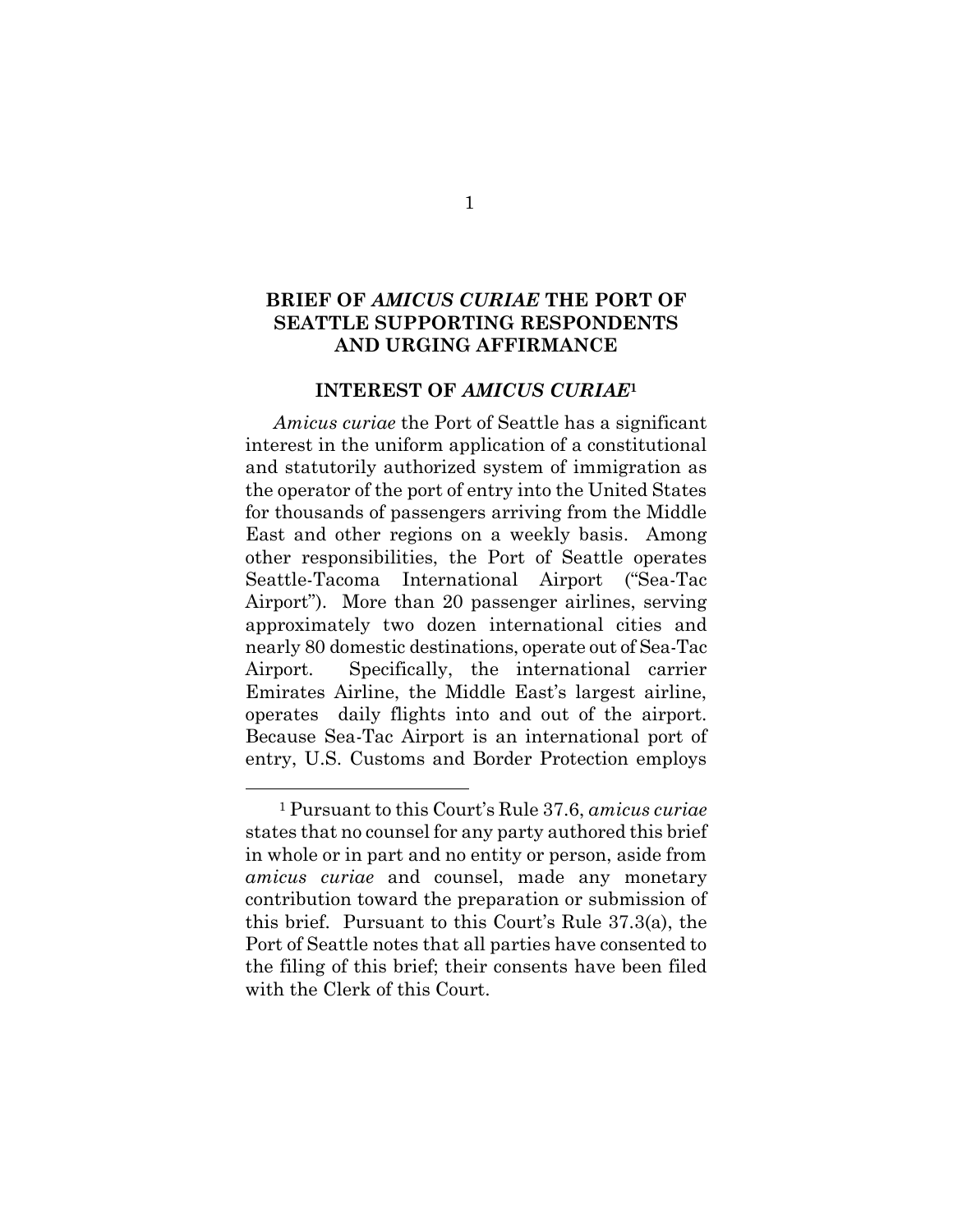officers at the airport, charged with enforcement of the immigration laws.

As the primary international airport in the region, Sea-Tac Airport generates more than 100,000 direct jobs, more than \$2.8 billion in direct earnings, and \$565 million in state and local taxes, according to recent estimates. The airport is undergoing a \$1.9 billion dollar renovation in anticipation of growing international travel to and through Seattle.

In 2015, Emirates Airline added a second non-stop flight from Dubai to Seattle, which the Port estimated at the time would add \$75 million in economic impact and 1,400 jobs to the region. In April 2017, Emirates canceled this second flight, citing in part a drop in demand following the issuance of President Donald J. Trump's executive orders temporarily halting entry to the United States for citizens of six (initially seven) countries in the Middle East.

In addition to the direct economic harm the Port has experienced stemming from the executive orders, the Port, like many points of entry in the United States, experienced the well-documented chaos resulting from the enforcement of the executive orders. Under the first executive order, the Port encountered differing and confusing interpretations of the scope of the travel ban, based on visa status, legal status, or the purpose of entry. Major international airports like Sea-Tac Airport had to manage the sensitive issues arising from the detainment of numerous travelers, including connecting such individuals with appropriate legal assistance, ensuring compliance with legal mandates, and maintaining the daily functioning of a major international airport amid an influx of affected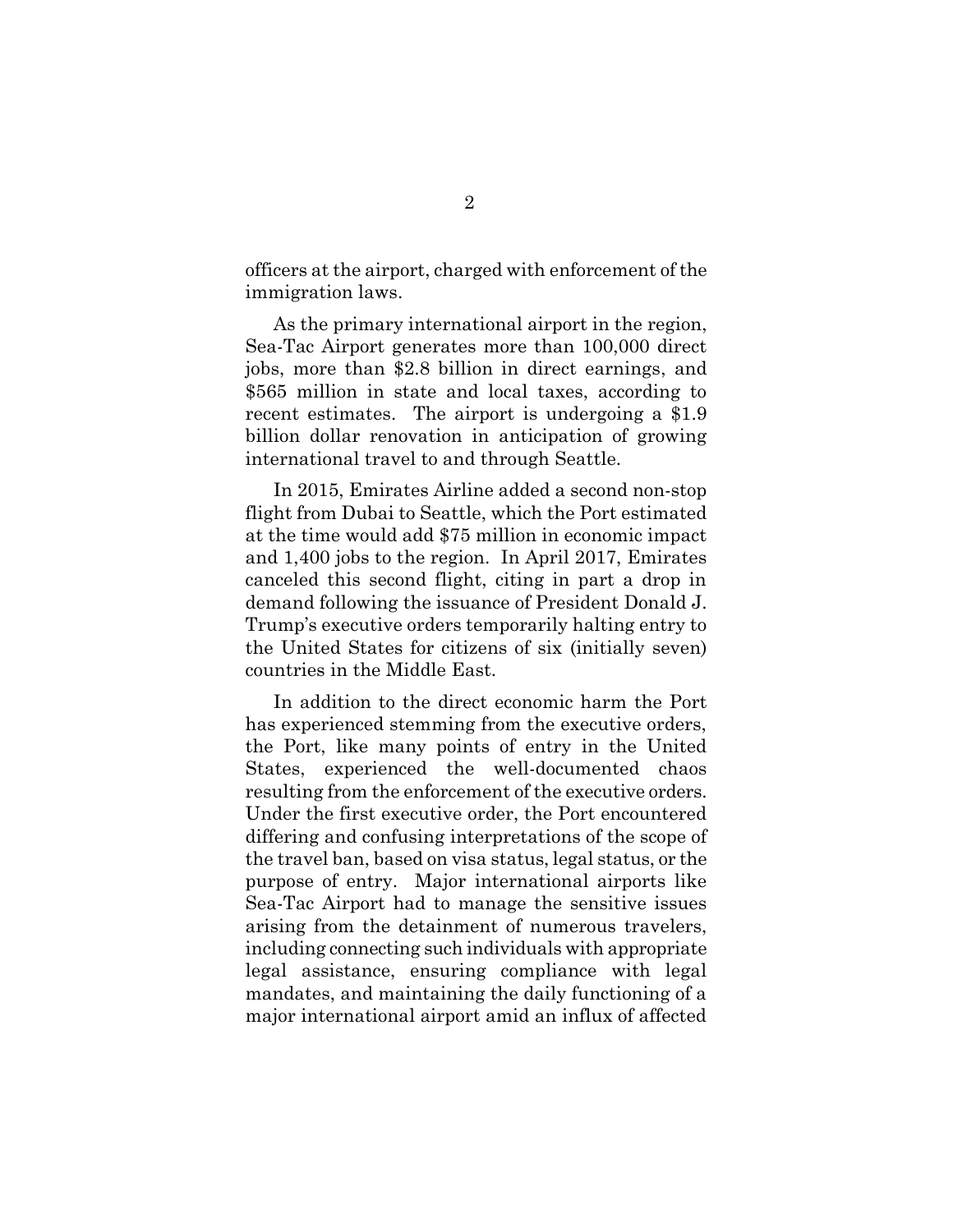families, attorneys, and protestors. *Statement by the Port of Seattle in Response to Trump Administration Immigration Ban*, PORT OF SEATTLE (Jan. 31, 2017), https://www.portseattle.org/Newsroom/News-

Releases/Pages/default.aspx?year=2017#640. At one point, a Port commissioner at the gate of a departing airline worked to facilitate conversations between legal representatives, federal agencies, and a district court judge about whether two travelers would be detained, allowed to enter the country, or sent back to the countries they had just left. *Id.* A flurry of court orders enjoined the application of the first executive order as to individuals and, finally, on a nationwide basis. Absent a uniform, nationwide injunction, such litigation would persist based on the specific situations of individual plaintiffs. Accordingly, the Port of Seattle has a keen interest in the uniform application of immigration laws that comply with constitutional and statutory mandates.

#### **SUMMARY OF ARGUMENT**

On January 27, 2017, President Trump signed Executive Order No. 13,769 ("EO-1"), which, among other provisions, banned the entry into the United States for 90 days of citizens from seven majority-Muslim countries and froze the admission of refugees from those countries for 120 days. Exec. Order No. 13,769, 82 Fed. Reg. 8977 (Feb. 1, 2017). EO-1 took effect immediately, leaving an untold number of people in transit to the United States stranded and wreaking havoc on the country's uniform system of immigration. The widespread confusion spurred numerous lawsuits, including one by the State of Washington. The U.S. District Court for the Western District of Washington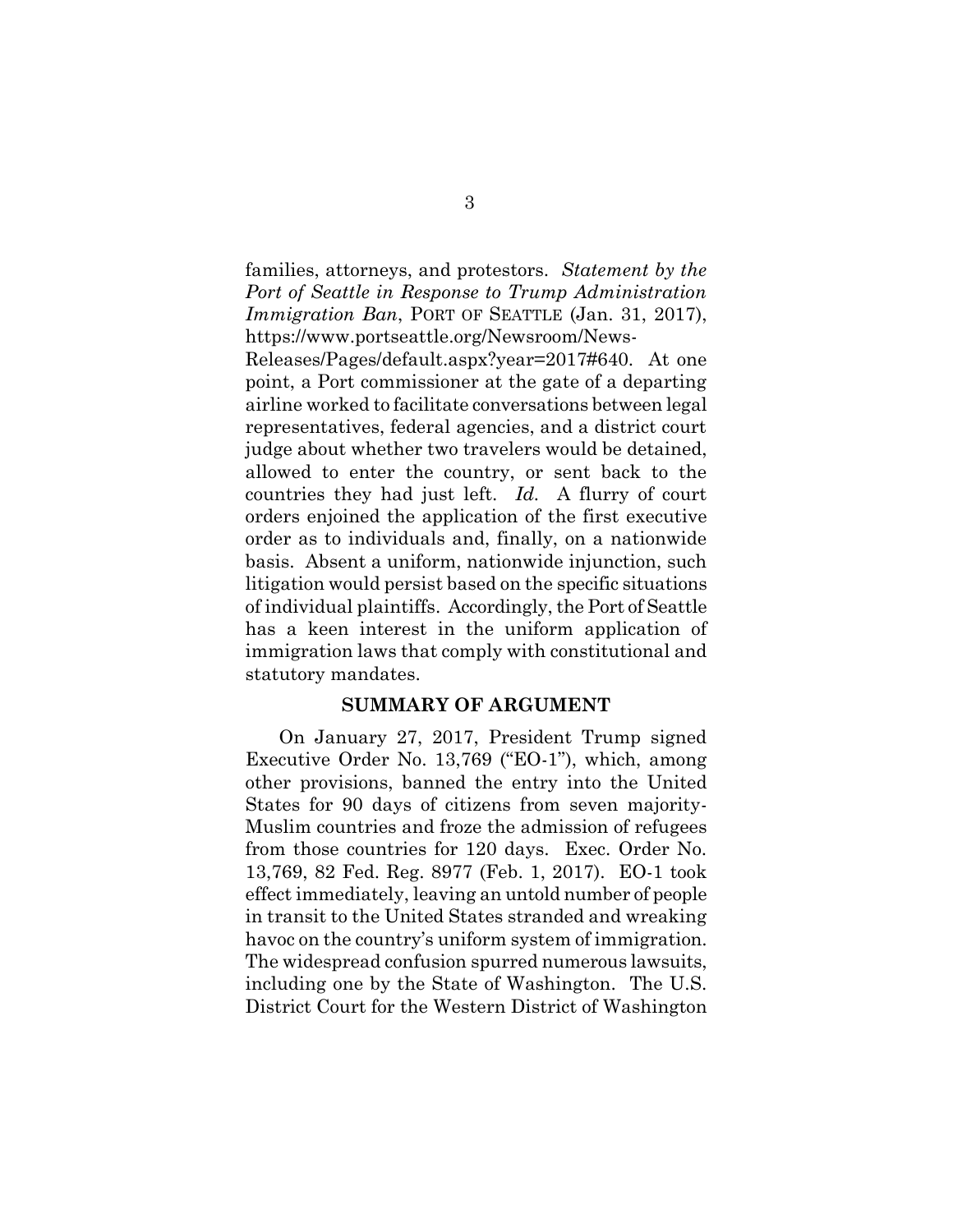enjoined EO-1's enforcement on a nationwide basis, which the Ninth Circuit declined to stay. *Washington v. Trump*, 2017 WL 462040, at \*2–3 (W.D. Wash. Feb. 3, 2017), *aff'd*, 847 F.3d 1151, 1169 (9th Cir. 2017) (per curiam).

In light of these legal challenges, President Trump issued a new executive order ("EO-2") on March 6, 2017. Exec. Order No. 13,780, 82 Fed. Reg. 13,209 (Mar. 9, 2017). EO-2 largely retained the previously challenged provisions and prompted a second round of lawsuits. As relevant here, EO-2 prevents the entry into the United States of citizens of six countries for a 90-day period, suspends travel by refugees and decisions on refugee applications for 120 days, and lowers the cap on the number of refugees that may be admitted to the United States in 2017.

Before EO-2 took effect, the U.S. District Court for the District of Hawaii enjoined enforcement of the travel and refugee bans. The U.S. District Court for the District of Maryland also enjoined the travel ban portion of EO-2. The Fourth and Ninth Circuits each affirmed. The Fourth Circuit determined that the travel ban has a primarily religious purpose and likely violates the Establishment Clause. The Ninth Circuit held that the travel and refugee bans run afoul of several provisions of the Immigration and Nationality Act ("INA").

As respondents have ably explained, the challenged provisions of EO-2 cannot withstand constitutional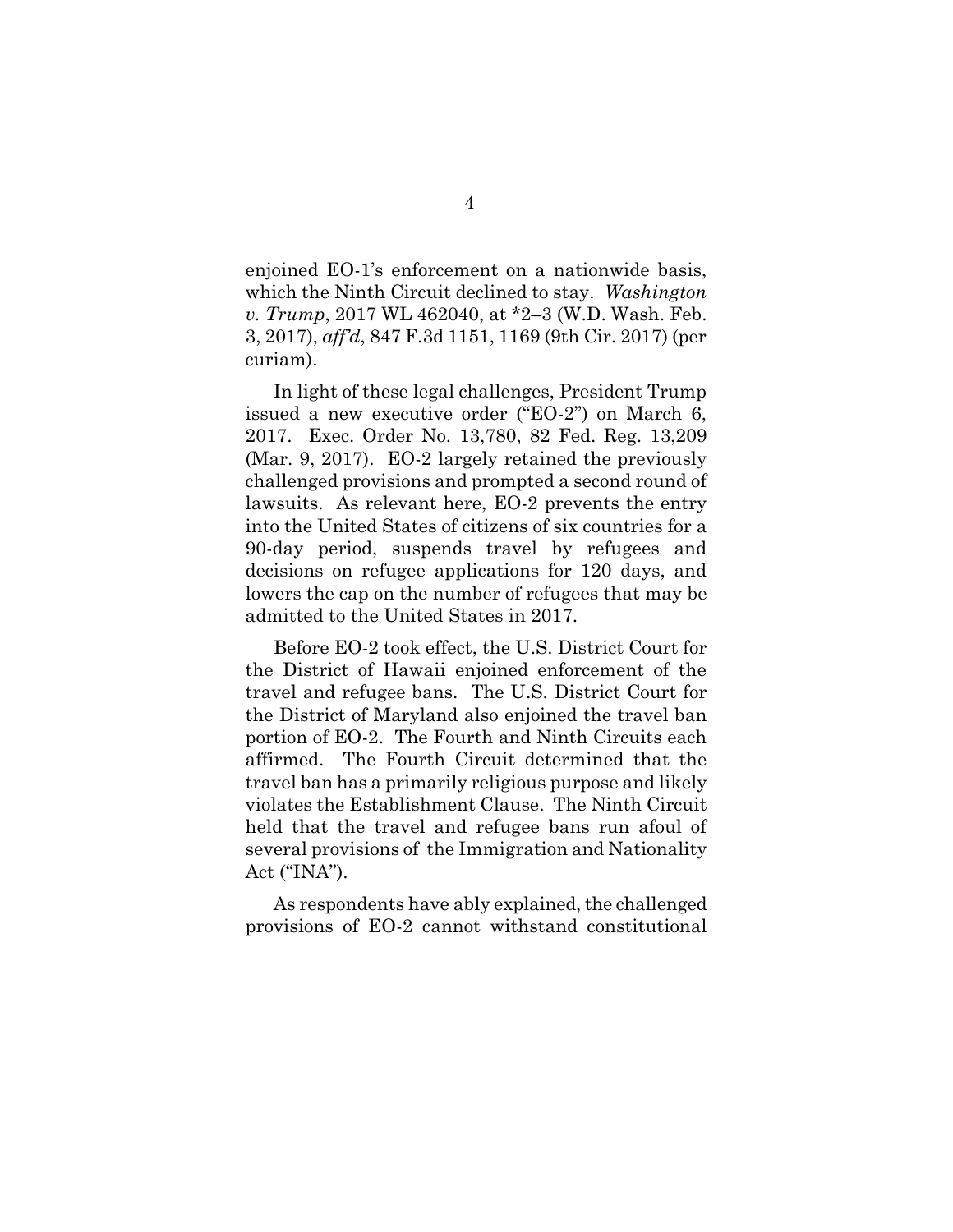scrutiny and violate the INA.<sup>2</sup> Petitioners, however, would have this Court forgo review of EO-2 or, at the very least, limit the relief to individual plaintiffs. Pet. Br. 79-82. But the challenged provisions of EO-2 inflict harms that more than satisfy the standing inquiry for all respondents. And nothing short of a nationwide injunction will remedy that harm.

I. As to the justiciability inquiry, EO-2 has imposed real and tangible harms on not only the particular respondents but many other individuals and entities. As respondents correctly have argued, the executive order imposes intangible harms by condemning a particular religion. IRAP Br. 15–25; Hawaii Br. 18–21. Beyond such harms, however, the organizational and state plaintiffs have experienced significant and quantifiable economic injury from restrictions imposed by the executive order. These harms alone are sufficient to confer Article III standing, particularly at this early stage of the case, for both the Establishment Clause and INA challenges. As the significant harms experienced by *amicus curiae* the Port of Seattle confirm, the economic harms alleged by Hawaii, the International Refugee Assistance Project ("IRAP"), HIAS, and the Middle East Studies Association ("MESA"), are not unique to the plaintiffs here. Indeed, the Ninth Circuit previously determined that the State of Washington had standing to challenge the first executive order. *Washington v. Trump*, 847

 $\overline{a}$ 

<sup>2</sup> Br. for Respondents State of Hawaii, *et al.* 28–60 ("Hawaii Br."); Br. of Respondents International Refugee Assistance Project, *et al.* 31–59 ("IRAP Br.").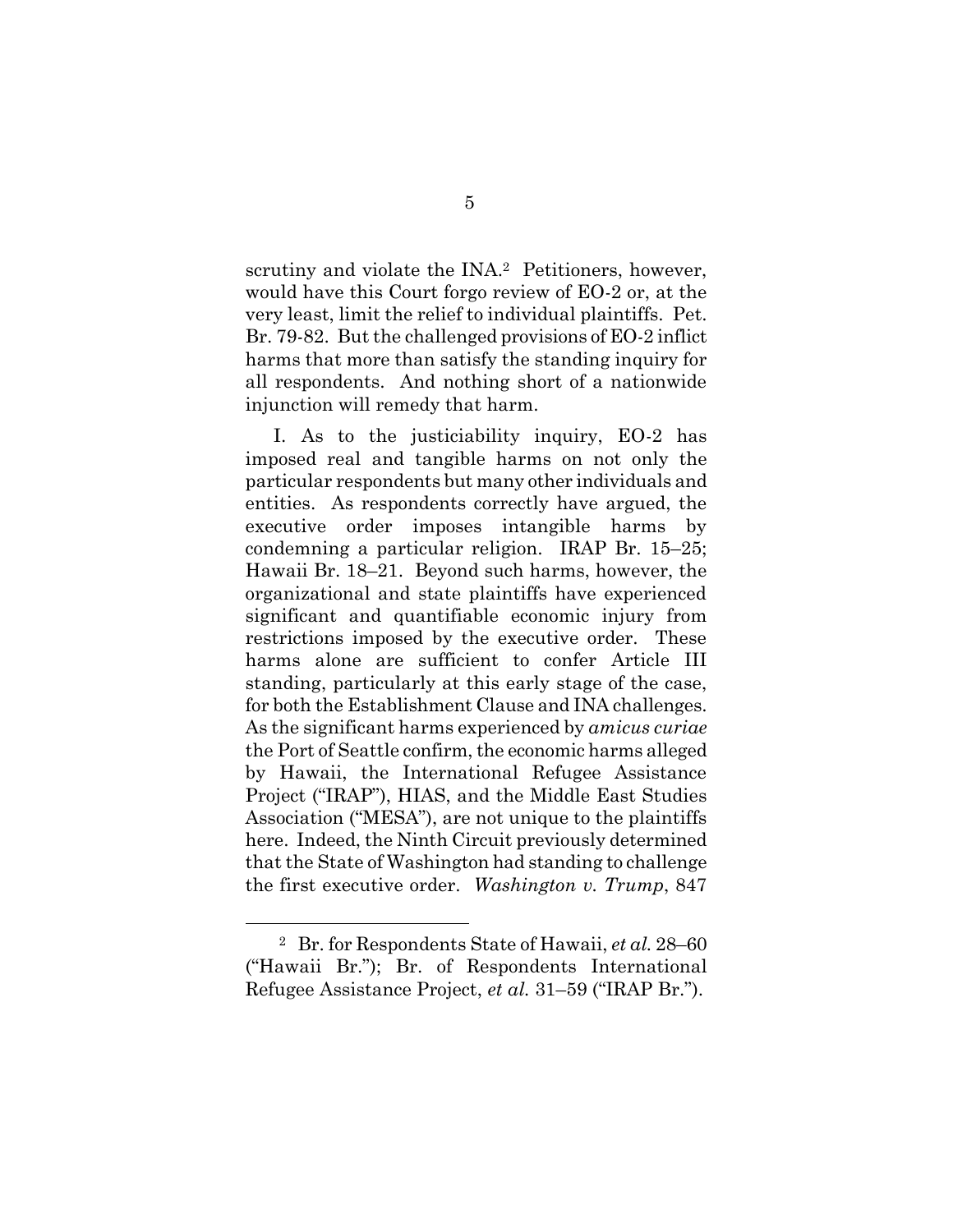F.3d 1151, 1158–59 (9th Cir. 2017). Federal courts thus have the ability to review the validity of EO-2 and to grant the relief requested by respondents.

II. As to the proper scope of the injunction, the courts of appeals each correctly affirmed imposition of a nationwide injunction to prevent application of the challenged provisions. Under both the Ninth Circuit's statutory approach and the Fourth Circuit's constitutional approach, the enjoined provisions of the executive order are facially invalid. Thus, it is appropriate to prevent the invalid provisions from being implemented anywhere in the nation. In addition, the strong interest in ensuring the uniform application of the immigration laws justifies imposition of a nationwide injunction. Absent a nationwide injunction, points of entry would have to apply different standards to the admission of individuals who may be subject to EO-2's travel and refugee bans. For instance, under the government's approach, an individual's ultimate destination in the United States could determine whether the person is subject to EO-2's restrictions upon entry to the United States through any international airports in the country. Such an approach would undermine the uniform enforcement of the immigration laws and risk a repeat of the chaos that resulted from EO-1.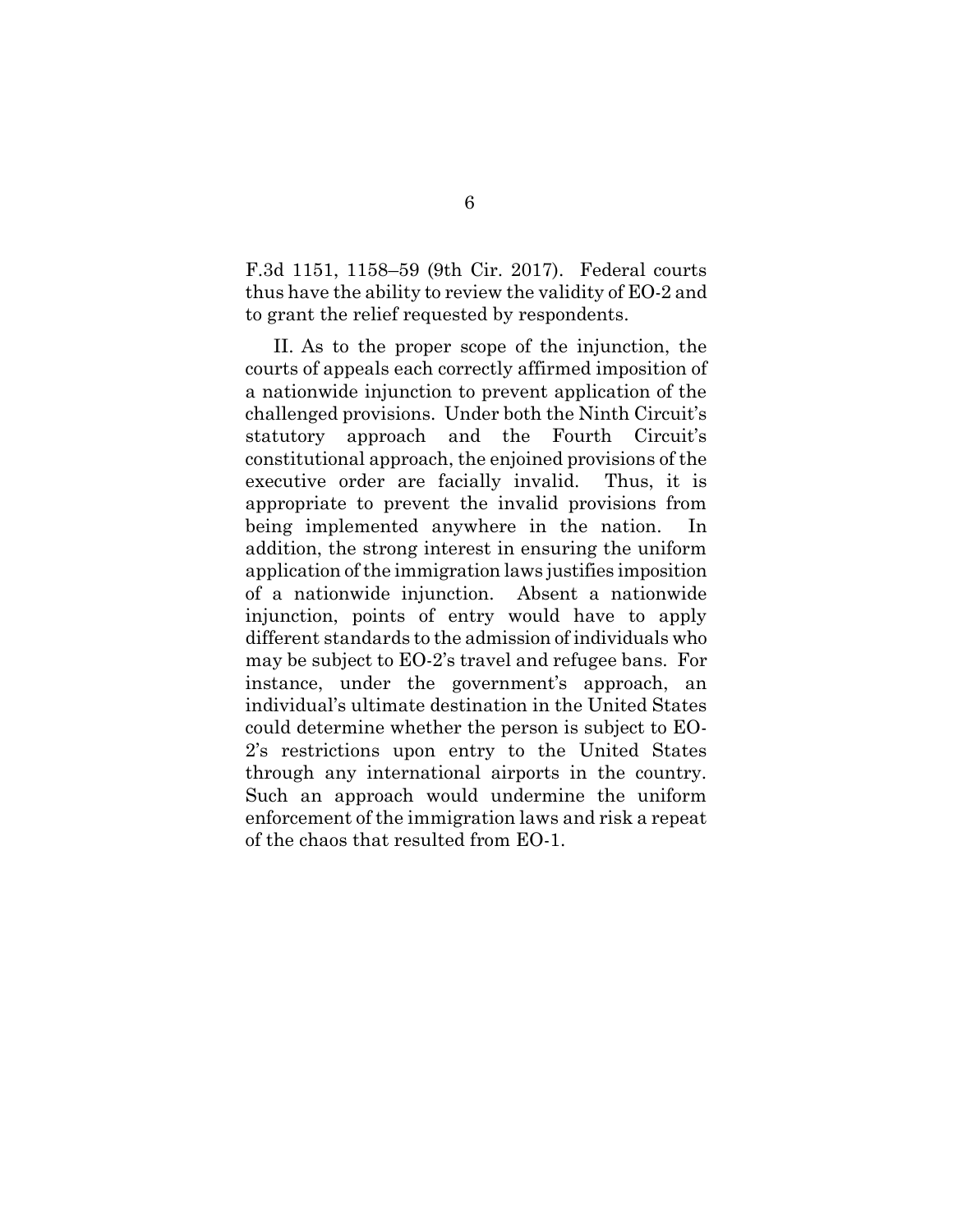#### **ARGUMENT**

### **I. THE ECONOMIC INJURIES SUFFERED BY THE STATE OF HAWAII AND THE ORGANIZATIONAL RESPONDENTS ARE INDEPENDENTLY SUFFICIENT TO CONFER STANDING TO SUE**

Petitioners challenge the justiciability of the present controversy, arguing that respondents do not have standing. Pet. Br. 27–35. But respondents, which include individual plaintiffs as well as the State of Hawaii and several non-profit organizations, have suffered harm stemming from the travel and refugee admission restrictions. Indeed, many states and organizations are experiencing the same harms as respondents here, as demonstrated by the numerous lawsuits challenging EO-2. Such harm can be traced directly to the executive order.

#### **A. Economic Injury Is Sufficient To Confer Article III Standing**

The "gist of the question of standing" asks whether a plaintiff has a "personal stake in the outcome of the controversy." *Massachusetts v. EPA*, 549 U.S. 497, 517 (2007) (quoting *Baker v. Carr*, 369 U.S. 186, 204 (1962)). To establish Article III standing, a plaintiff must demonstrate "that it has suffered a concrete and particularized injury that is either actual or imminent, that the injury is fairly traceable to the defendant, and that it is likely that a favorable decision will redress that injury." *Id.* (citing *Lujan v. Defs. of Wildlife*, 504 U.S. 555, 560–61 (1992)). Standing "must be supported in the same way as any other matter on which the plaintiff bears the burden of proof, *i.e.*, with the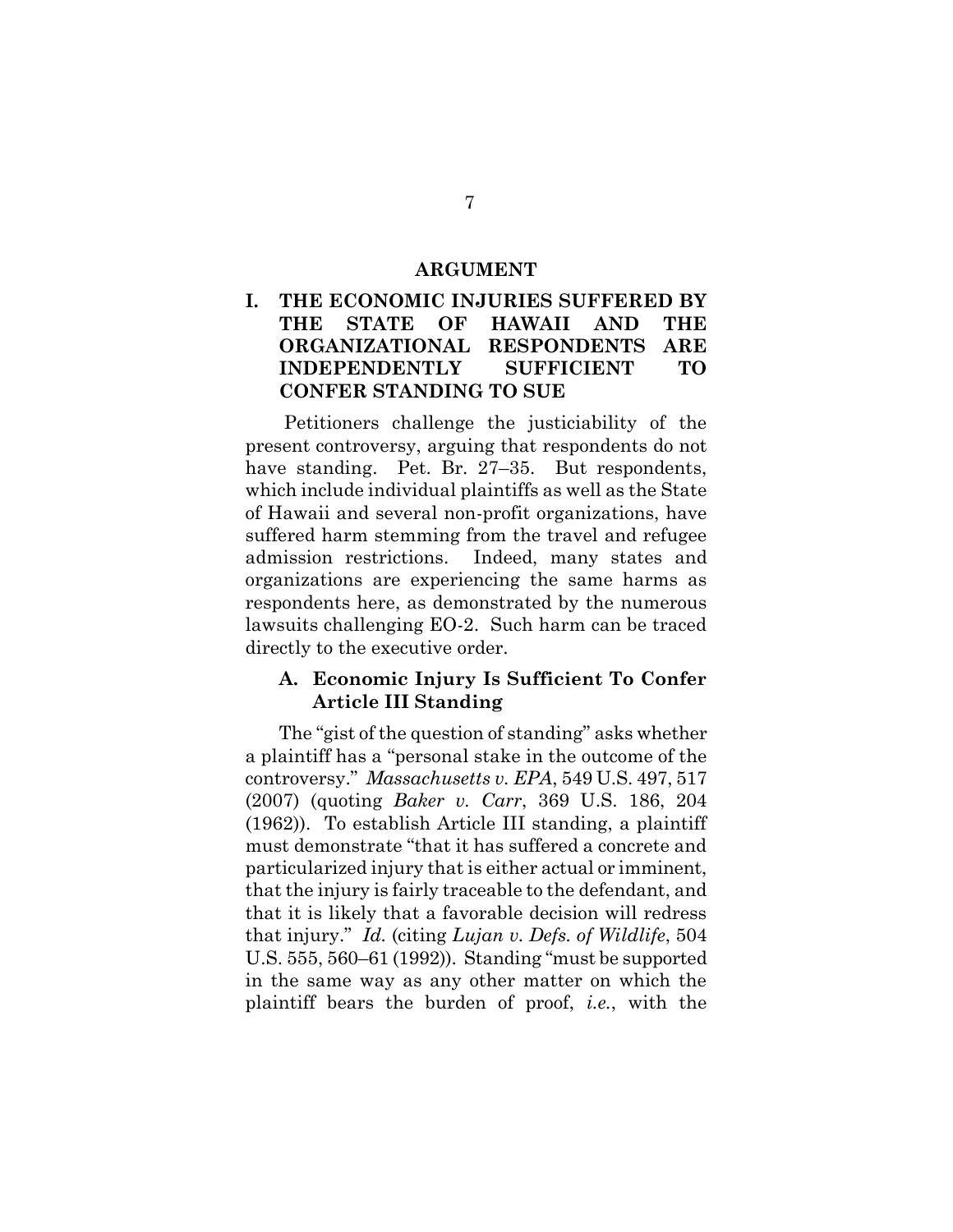manner and degree of evidence required at the successive stages of the litigation." *Lujan*, 504 U.S. at 561. Only a single plaintiff need demonstrate standing. *Rumsfeld v. Forum for Acad. & Institutional Rights, Inc.*, 547 U.S. 47, 52 n.2 (2006) ("[T]he presence of one party with standing is sufficient to satisfy Article III's case-or-controversy requirement."); *Bowsher v. Synar*, 478 U.S. 714, 721 (1986).

For the Establishment Clause, a plaintiff may demonstrate standing by alleging that a statute or policy that violates the Establishment Clause injures the plaintiff's economic well-being. *Larkin v. Grendel's Den, Inc.*, 459 U.S. 116, 118 (1982) (plaintiff denied liquor license because of store's proximity to a church, thus resulting in economic loss); *Torcaso v. Watkins*, 367 U.S. 488, 489–90 (1961) (plaintiff prohibited from holding office in Maryland because he refused to swear that he believed in God); *Two Guys from Harrison– Allentown, Inc. v. McGinley*, 366 U.S. 582, 592 (1961) (plaintiff prosecuted for violating blue laws and prohibited from selling goods on Sunday); *McGowan v. Maryland*, 366 U.S. 420, 430–31 (1961) ("Appellants here concededly have suffered direct economic injury, allegedly due to the imposition on them of the tenets of the Christian religion. We find that, in these circumstances, these appellants have standing to complain that the statutes are laws respecting an establishment of religion." (footnote omitted)). Likewise, economic injuries confer Article III standing to challenge the President's invocation of powers under the INA. *See, e.g.*, *Mendoza v. Perez*, 754 F.3d 1002, 1011 (D.C. Cir. 2014) (economic injury in the form of exposure to competition provides constitutional standing to challenge immigration regulation); *Int'l*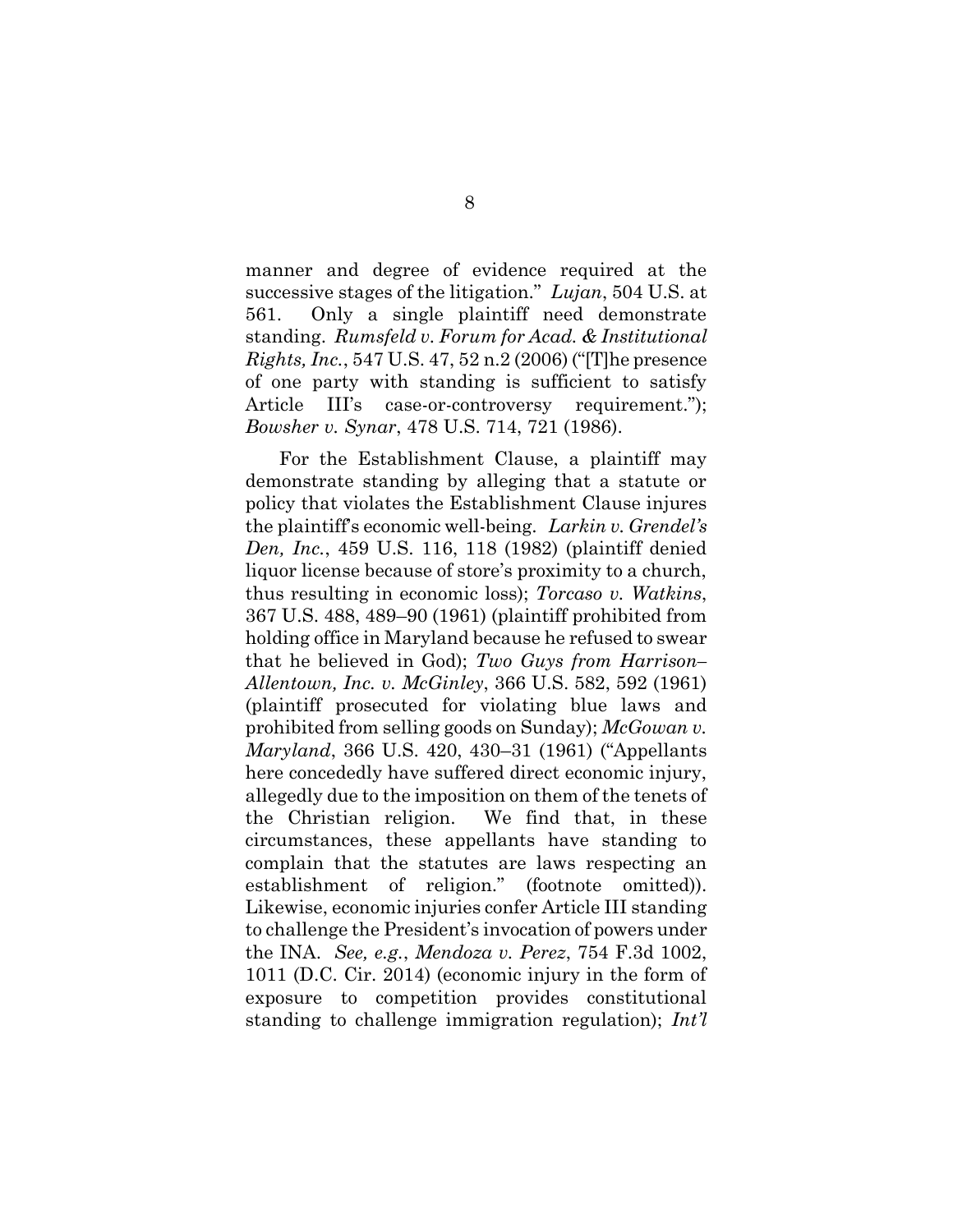*Longshoremen's & Warehousemen's Union v. Meese*, 891 F.2d 1374, 1379 (9th Cir. 1989) (same as to agency action). Here, at least one respondent from each action has sufficiently demonstrated an economic injury sufficient to satisfy the standing requirements for challenging the specific provisions of EO-2 as violating the Establishment Clause and the INA.

1. The State of Hawaii has demonstrated economic harm resulting from the Section 2(c) travel ban, the Section 6(a) refugee ban, and the lowered cap on refugees in Section 6(b). Specifically, at the preliminary injunction stage, Hawaii has made an adequate showing that it will suffer economic harm from the loss of students and faculty at its universities, from the drop in tourism to the state from the banned countries, and from the loss of funds to assist with the settlement of refugees. Hawaii Br. 22–23.

Hawaii has standing by virtue of the direct injury the executive order inflicts in the forms of a loss of specific tax revenues and impairment of Hawaii's tourism industry. *See Bank of Am. Corp. v. City of Miami*, 137 S. Ct. 1296, 1303 (2017) (municipality's "claims of financial injury . . . specifically, lost tax revenue and extra municipal expenses" satisfies Article III); *Wyoming v. Oklahoma*, 502 U.S. 437, 448 (1992) (state has standing based on "direct injury in the form of a loss of specific tax revenues"); *Gladstone Realtors v. Village of Bellwood*, 441 U.S. 91, 110–11 (1979) (village may challenge action that "directly injures a municipality by diminishing its tax base, thus threatening its ability to bear the costs of local government and to provide services"); *City of Sausalito v. O'Neill*, 386 F.3d 1186, 1198–99 (9th Cir. 2004);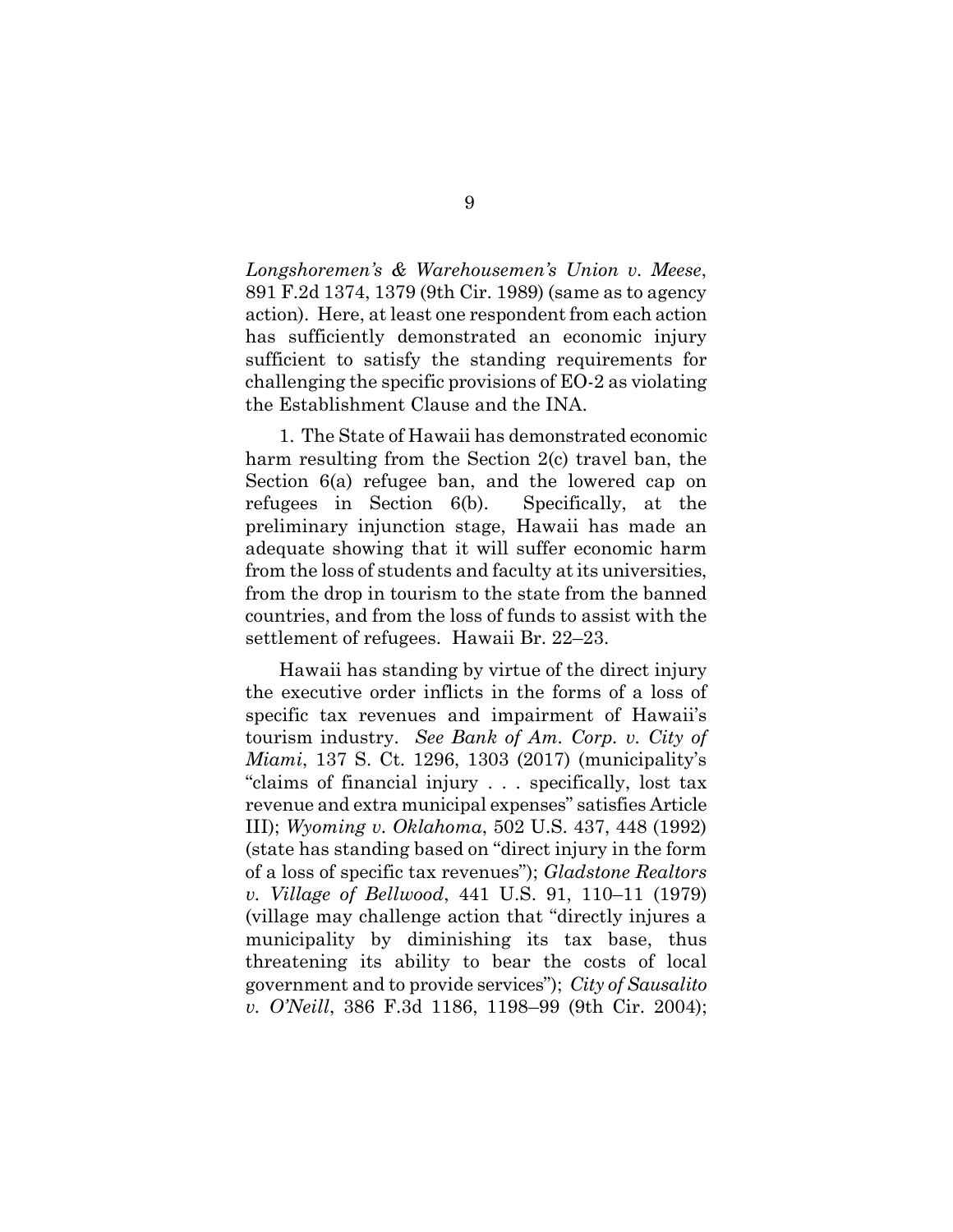*Colo. River Indian Tribes v. Town of Parker*, 776 F.2d 846, 848–49 (9th Cir. 1985). EO-2 chills tourism, decreasing State revenues, including taxes. As the Hawaii district court found, "preliminary data from the Hawaii Tourism Authority" that "includ[es] visitors from Iran, Iraq, Syria, and Yemen" suggests that "during the interval of time that the first Executive Order was in place, the number of visitors to Hawai'i from the Middle East dropped." *Hawai'i v. Trump*, 241 F. Supp. 3d 1119, 1130 (D. Haw. 2017). Relating specifically to Sections 6(a) and 6(b), the State of Hawaii will lose both tax payments and economic contributions from refugees that settle in Hawaii. *See*  Hawaii Br. 22–23.

Hawaii also has standing because the travel ban prevents nationals of six countries from entering the United States, thereby precluding students and faculty from joining the state universities. As the Ninth Circuit correctly concluded: "EO2 harms the State's interests because (1) students and faculty suspended from entry are deterred from studying or teaching at the University; and (2) students who are unable to attend the University will not pay tuition or contribute to a diverse student body." *Hawaii v. Trump*, 859 F.3d 741, 765 (9th Cir. 2017). For this same reason, the Ninth Circuit correctly determined that the State of Washington had standing in a challenge to the first executive order. *Washington*, 847 F.3d at 1161.

Contrary to petitioners' argument, Pet. Br. 33–34, the State of Hawaii may assert these economic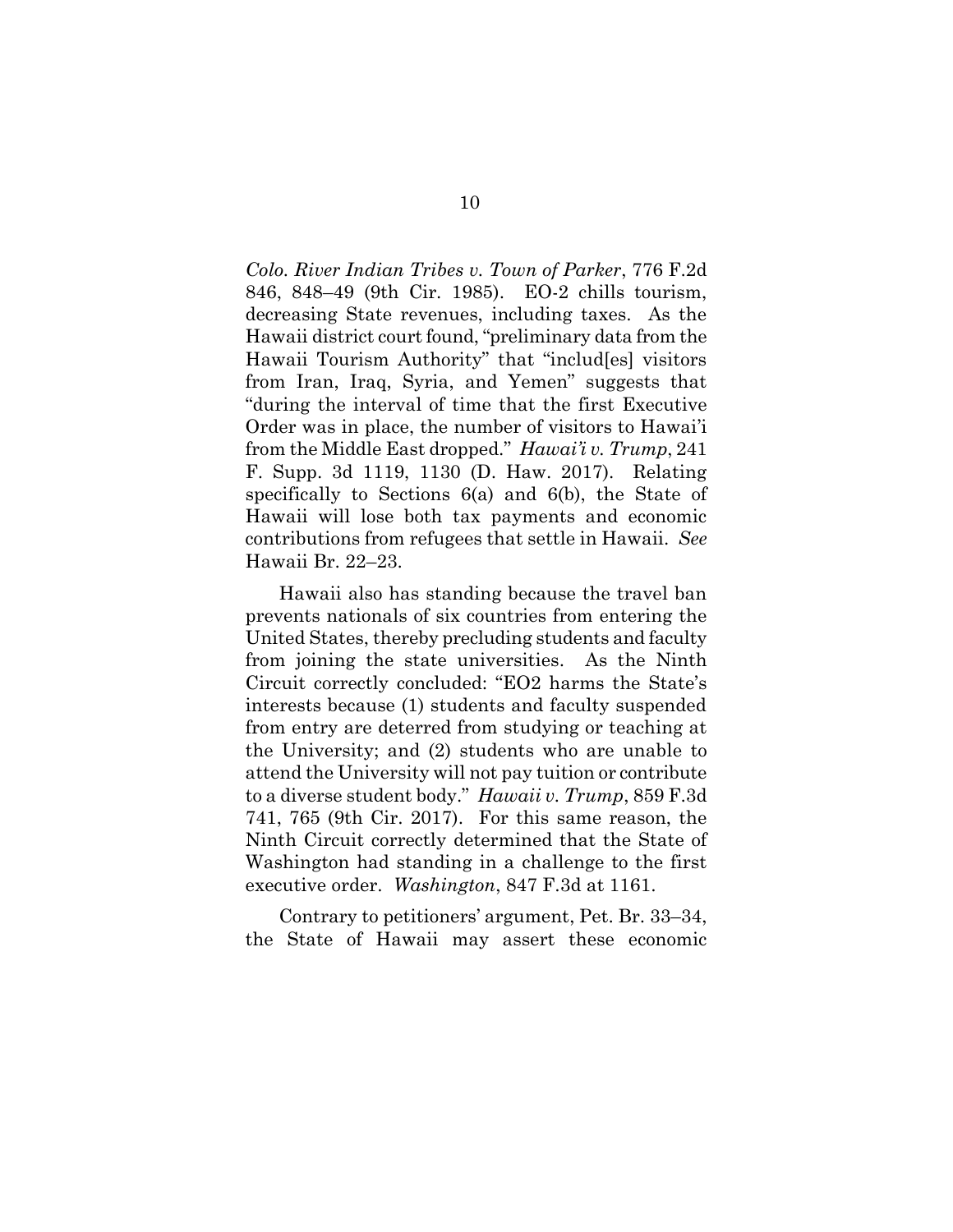injuries.<sup>3</sup> *See, e.g.*, *Texas v. United States*, 809 F.3d 134, 155–62 (5th Cir. 2015) (holding the State of Texas had standing to challenge the Deferred Action for Parents of Americans and Lawful Permanent Residents ("DAPA") program based on its alleged injury of subsidizing driver's licenses to DAPA beneficiaries), *aff'd by an equally divided Court*, 136 S. Ct. 2271 (2016). And such injuries are not, as petitioners contend, "merely the incidental effects of the United States' application of federal law to aliens outside the United States." Pet. Br. 34. Rather, they are a direct effect of prohibiting the travel of 180 million people to the United States.

 $\overline{a}$ 

<sup>3</sup> Separately, under the "third party standing" doctrine, injuries to state universities give states standing to assert the rights of the students, scholars, and faculty affected by the EO-2. *See Singleton v. Wulff*, 428 U.S. 106, 114–16 (1976) (explaining that third-party standing is allowed when the third party's interests are "inextricably bound up with the activity the litigant wishes to pursue"; when the litigant is "fully, or very nearly, as effective a proponent of the right" as the third party; or when the third party is less able to assert her own rights); *see also Craig v. Boren*, 429 U.S. 190, 195 (1976) (explaining that vendors "have been uniformly permitted to resist efforts at restricting their operations by acting as advocates of the rights of third parties who seek access to their market or function"). The third-party standing doctrine provides an independent basis for standing, but its invocation is not necessary to hold that respondents have standing here.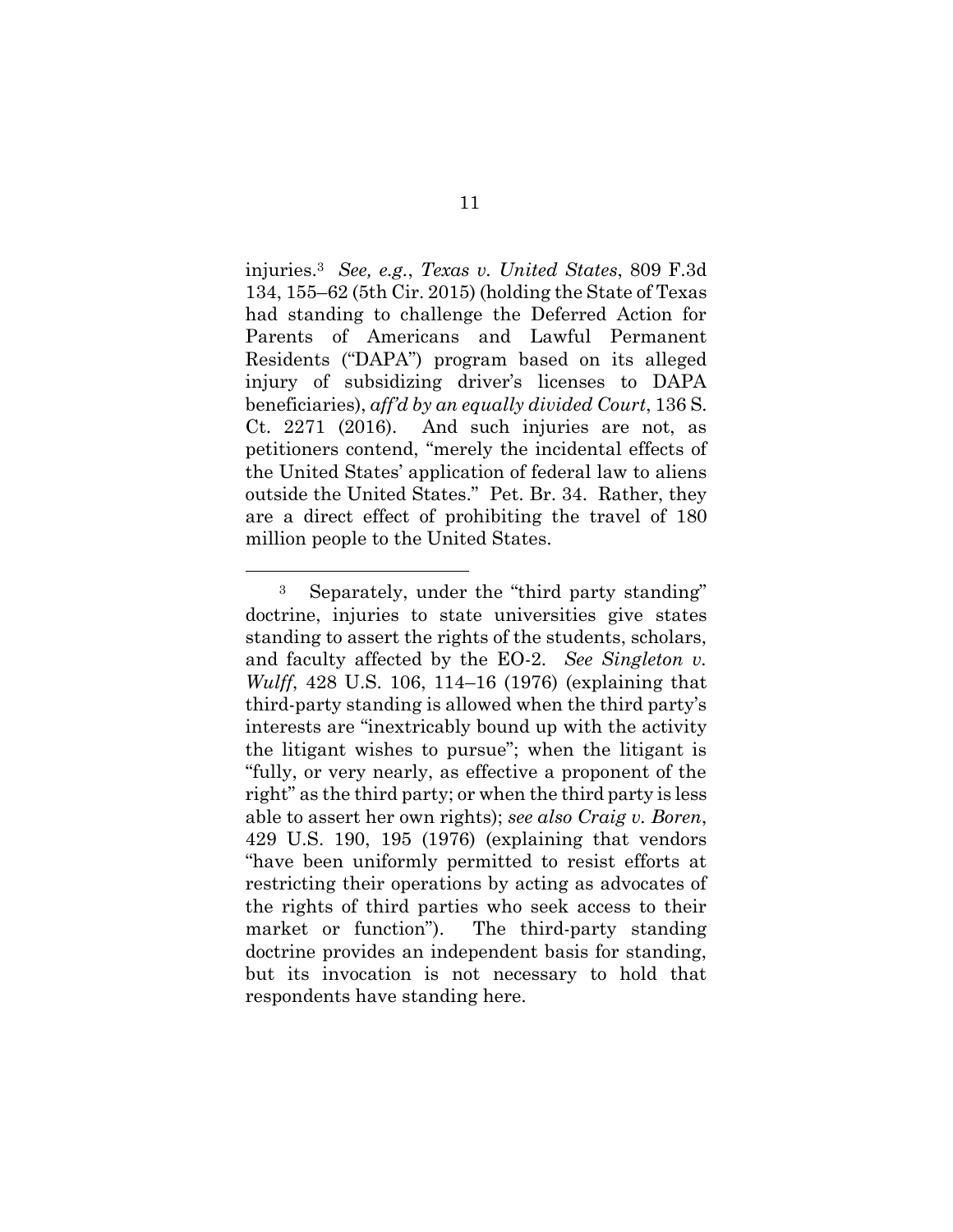2. Likewise, wholly apart from the injuries experienced by their clients, respondent non-profit organizations HIAS, IRAP, and MESA have demonstrated sufficient economic injury to establish standing. EO-2 imposes direct economic harm on these organizations in a variety of ways, such as the otherwise unnecessary expenditure of funds to contend with the consequences of EO-2's travel and refugee bans, the diversion of funds from the organization's primary mission, and the loss of funds through restrictions on entry. To hold otherwise would veer from settled precedent establishing that non-profit advocacy organizations have standing under such circumstances in cases that implicate their interests, the effects of which would reach far beyond this case.

For instance, as respondents explain, MESA's members cannot attend its annual conference. IRAP Br. 23–24. The lower number of submissions for MESA's conference translated to a loss of \$18,000. *Id.* at 24. The travel ban thus directly impedes MESA's ability to carry out its central purposes and results in quantifiable economic harm, which is sufficient to confer standing. *See Havens Realty Corp. v. Coleman*, 455 U.S. 363, 379 (1982) (holding "concrete and demonstrable injury to the organization's activities with the consequent drain on the organization's resources—constitutes" injury in fact); *see also Equal Rights Ctr. v. Equity Residential*, 798 F. Supp. 2d 707, 724 & n.10 (D. Md. 2011) (holding plaintiff suffered injury in fact stemming from diversion of resources that impeded organization's growth and impaired ability to carry out core mission).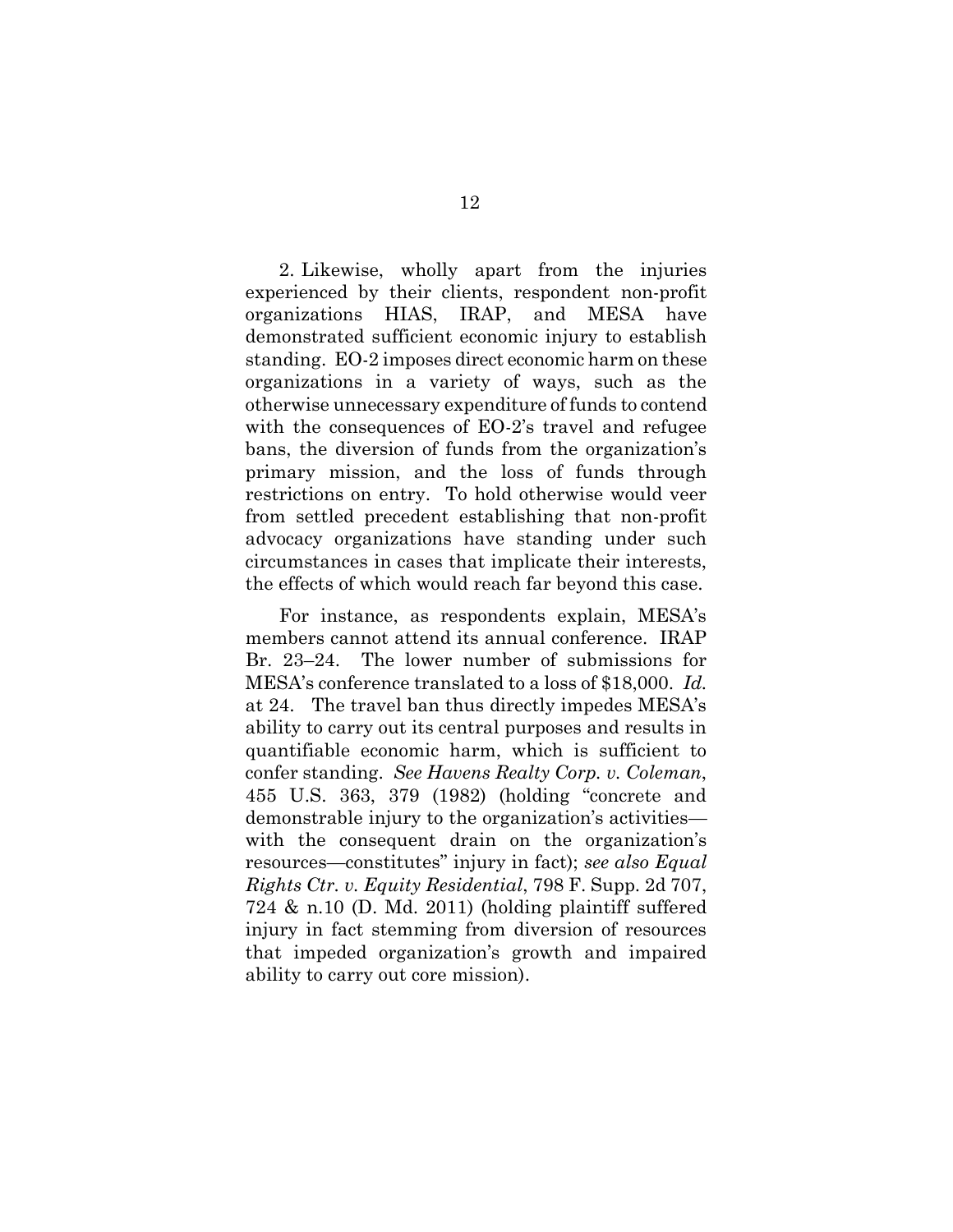In this same vein, IRAP and HIAS have had to devote resources to confronting the ramifications of EO-2's travel and refugees bans. IRAP Br. 24; *Int'l Refugee Assistance Project v. Trump*, 857 F.3d 554, 578 (4th Cir. 2017) (noting IRAP and HIAS "claim that they have already diverted significant resources to dealing with EO-2's fallout"); *see also Hawaii v. Trump*, —– F. 3d —–, 2017 WL 3911055, at \*11–12 (9th Cir. Sept. 7, 2017) (detailing the economic injuries and consequent interference with organizational purpose experienced by refugee assistance organizations resulting from EO-2). And IRAP and HIAS, which both assist in the settlement of refugees, have alleged "lost revenue arising from a reduction in refugee cases that may necessitate reductions in staff." *Int'l Refugee Assistance Project v. Trump v. Trump*, 241 F. Supp. 3d 539, 549 (D. Md. 2017), *aff'd in part, vacated in part,* 857 F.3d 554 (4th Cir. 2017). Such loss, directly related to the temporary ban and lower refugee admission cap, satisfies the Article III standing inquiry. *See Exodus Refugee Immigration, Inc. v. Pence*, 165 F. Supp. 3d 718, 739 (S.D. Ind. 2016) (recognizing that, although funding to a refugee resettlement organization could be repaid, "in the interim, its organizational objectives would be irreparably damaged by its inability to provide adequate social services to its clients"), *aff'd*, 838 F.3d 902 (7th Cir. 2016).

The organizational respondents thus have demonstrated Article III standing by virtue of these economic injuries.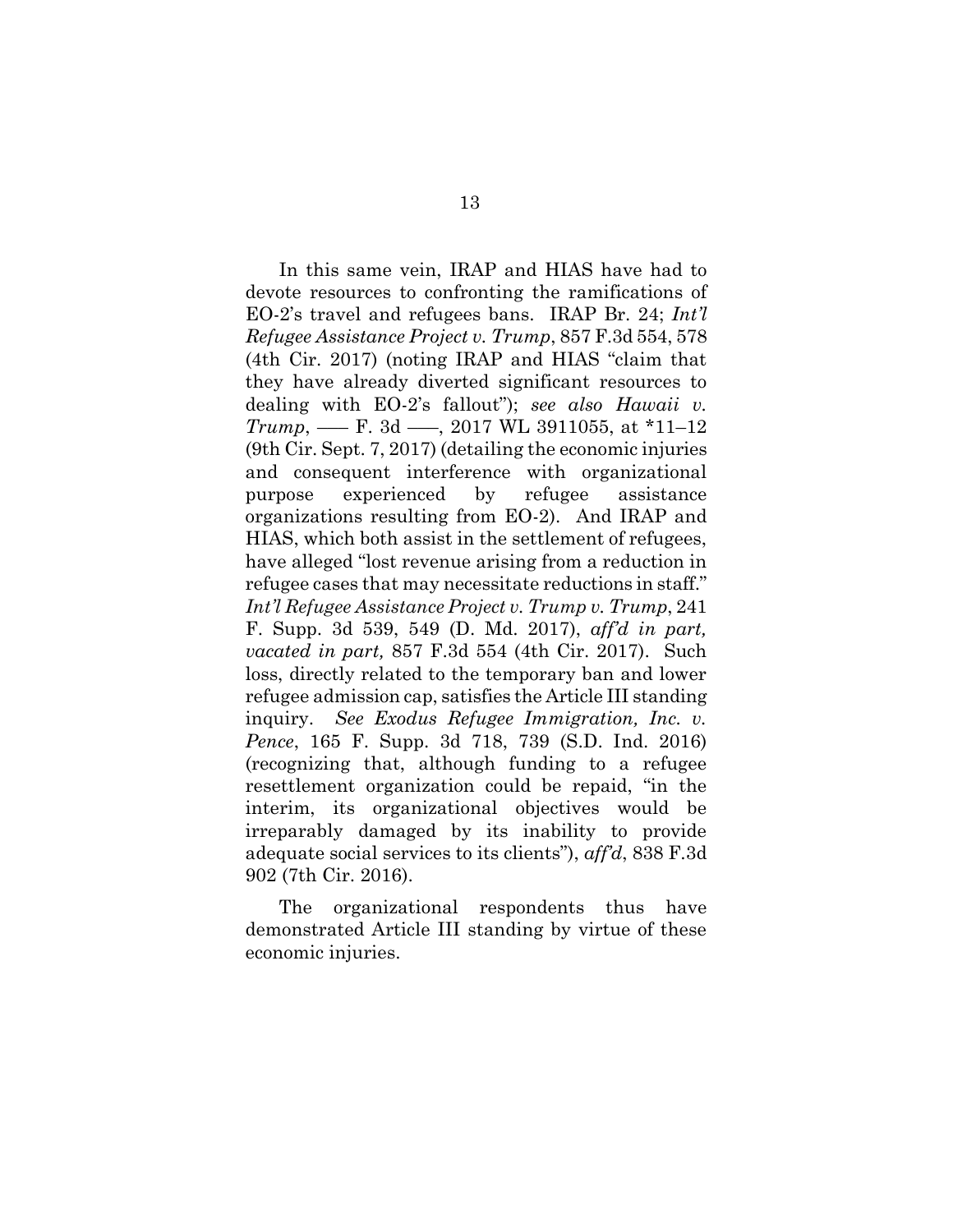#### **B. Respondents' Injuries Fall Within The Zone Of Interest Of The INA**

Respondents also meet the requirement that their claims vindicate interests that "fall within the zone of interests protected" by the INA. *Lexmark Int'l, Inc. v. Static Control Components, Inc.*, 134 S. Ct. 1377, 1388 (2014) (internal quotation marks omitted). The INA specifically addresses the admission of students, faculty, tourists, and refugees from abroad, and therefore the challenged provisions fall squarely within the zone of interests protected by the INA.

As an initial matter, the INA specifically provides for the admission of nonimmigrant students for study in the United States. *See* 8 U.S.C. § 1101(a)(15)(F) (defining eligible nonimmigrant students); 8 C.F.R. § 214.2(f) (identifying eligibility requirements for nonimmigrant college students). The same is true for nonimmigrant scholars and teachers. *See, e.g.*, 8 U.S.C. § 1101(a)(15)(J) (defining eligible nonimmigrant "student, scholar, trainee, teacher, professor, research assistant, specialist, or leader in a field of specialized knowledge or skill"); *id.* § 1101(a)(15)(H) (identifying aliens coming to the United State temporarily to perform services in a specialty occupation). International students and visiting faculty may qualify for a visa on a number of different grounds. *See Directory of Visa Categories,* U.S. DEP'T STATE, https://travel.state.gov/content/visas/en/

general/all-visa-categories.html (last visited Sept. 18, 2017). These statutory provisions make clear that the injuries asserted by the State of Hawaii and, for instance, MESA conference attendees, fall within the zone of interest of the INA.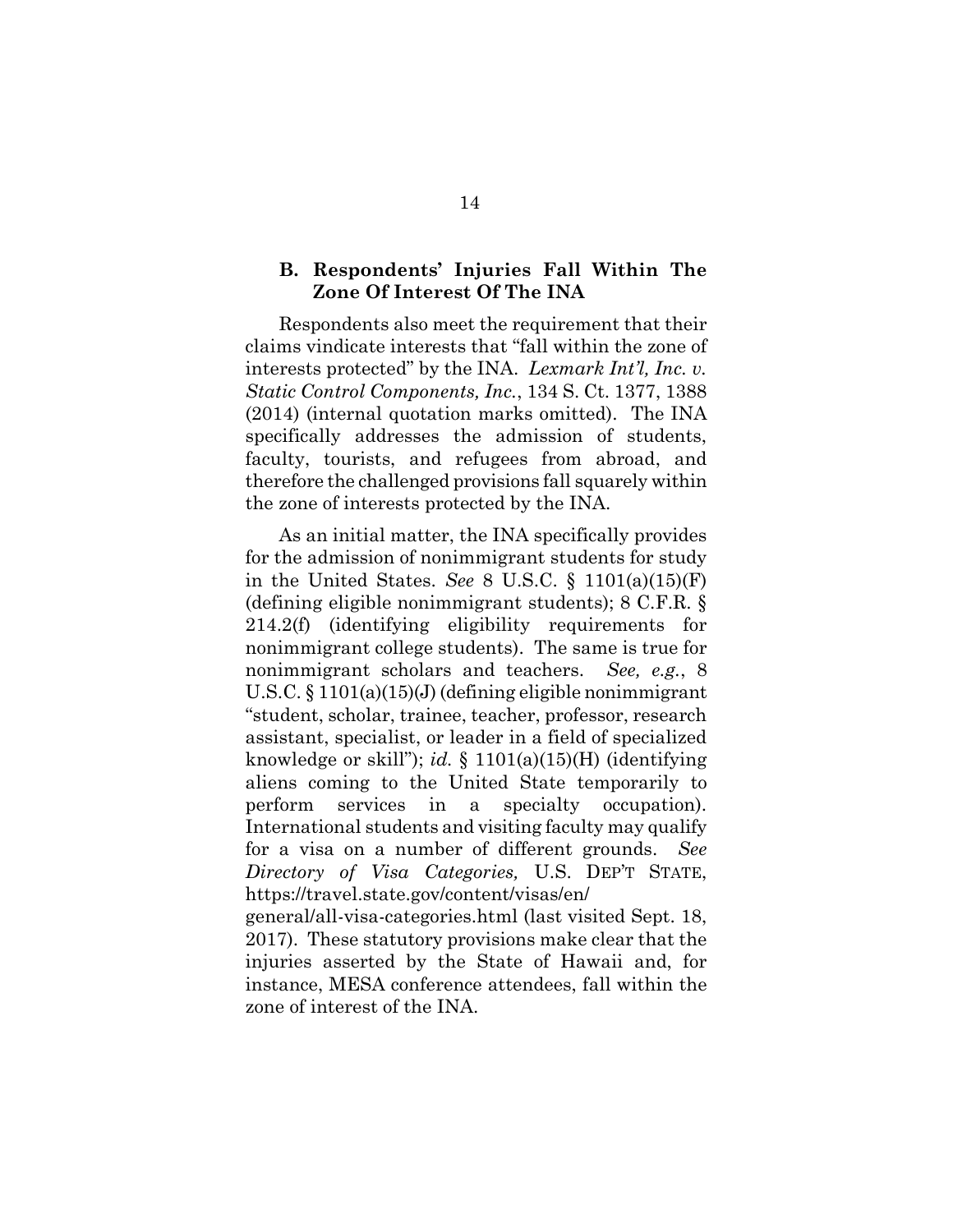Similarly, the INA defines "refugee" and provides the policy and procedure for determining the number of refugees admitted. *See* 8 U.S.C. § 1101(a)(42) (defining "refugees"); *id.* § 1157 (providing the procedure for determining the number of refugee admissions). Congress amended these provisions to provide a "systematic procedure" for the admission of refugees into the United States, as well as "uniform provisions for the effective resettlement and absorption of those refugees who are admitted." Refugee Act of 1980, Pub. L. No. 96-212, § 101, 94 Stat. 102, 102 (1980). Further, the INA establishes a grant program for the resettlement of refugees. *See* 8 U.S.C. § 1522(a)(4)(B); *id.* § 1522(b)(2)–(5) (provisions related to medical screening, initial medical treatment, and educational needs of refugees). States also receive grants that they may provide to organizations that assist with resettlement efforts, such as helping refugees become self sufficient in their new country through job training and English courses. *See* 8 U.S.C. § 1522(a)(4)(B)(ii), (iii). Thus, Hawaii's interest in effectuating its refugee resettlement policies and programs, and the interests of the organizational respondents in assisting in the settling of refugees, fall within the core purpose of the INA.

### **II. THE NATIONWIDE INJUNCTION IS APPROPRIATE AND WARRANTED**

Both the Fourth and Ninth Circuits issued nationwide injunctions as to the portions of EO-2 each court of appeals held invalid. *Int'l Refugee Assistance Project*, 857 F.3d at 604–05; *Hawaii*, 859 F.3d at 787– 88. This Court should uphold the full scope of the injunctions, as respondents urge. Hawaii Br. 60–61;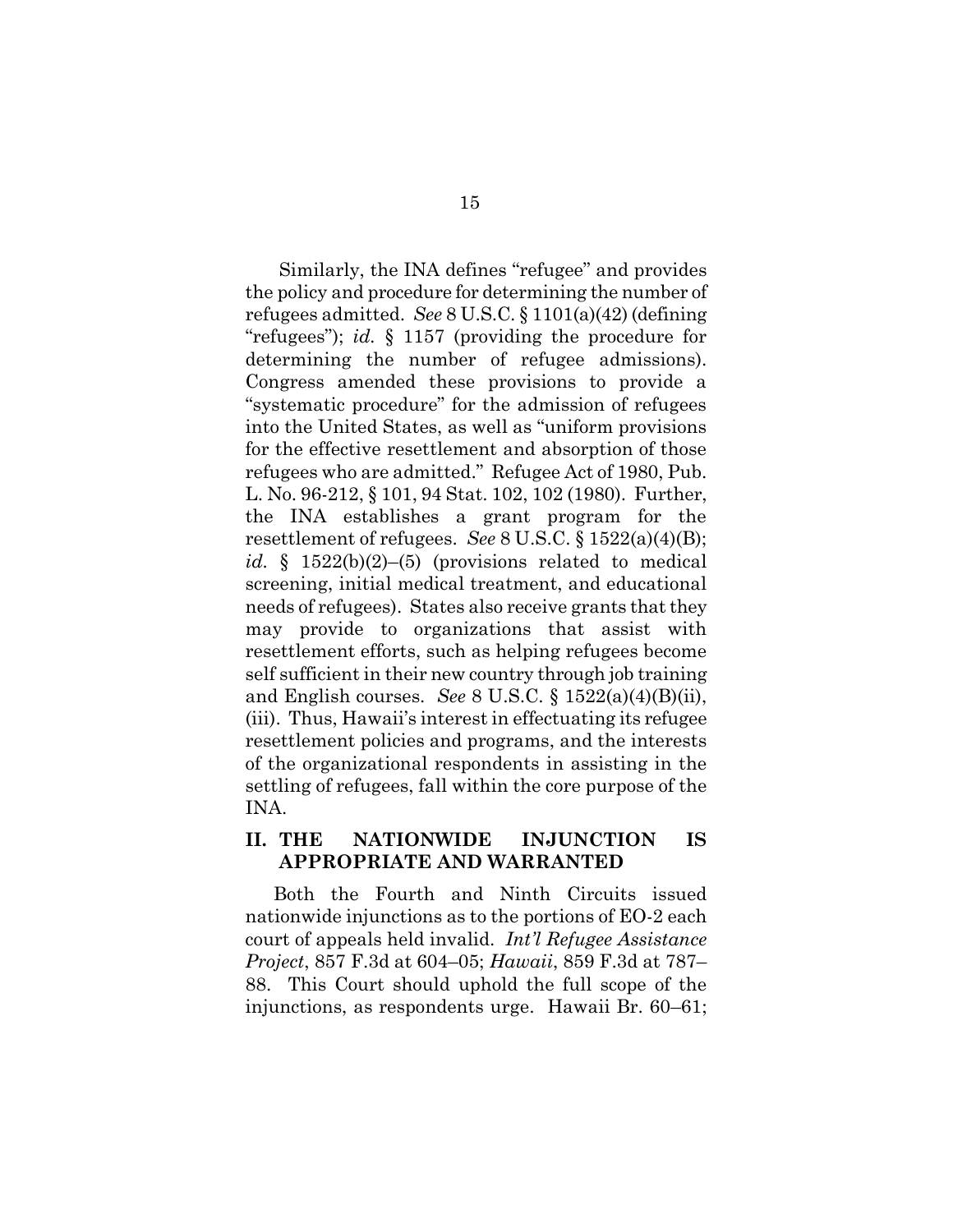IRAP Br. 59–61. The enjoined provisions of EO-2 are facially invalid and not simply invalid as applied to one individual or class of people. A nationwide injunction thus is necessary to redress the legal violation. Separately, as respondents also correctly argue, a nationwide injunction is appropriate to ensure the uniform application of the immigration laws. *See*  Hawaii Br. 61. The limitations the government proposes for the injunctive relief, Pet. Br. 78–79, 82– 83, are neither tailored to the legal violation nor feasible. To the contrary, such an approach would result in a haphazard application of immigration law, requiring the use of different standards for entry to the United States for individuals subject to EO-2's travel and refugee bans.

### **A. The Facial Invalidity Of The Challenged Provisions Of EO-2 Justifies Issuance Of A Nationwide Injunction**

Where a law is invalid on its face, a nationwide injunction is appropriate. This Court has made clear that when a plaintiff claims that a law is facially vague and violates his or her Constitutional rights, that "party seeks to vindicate not only his [or her] own rights, but those of others who may also be adversely impacted by the statute in question." *City of Chicago v. Morales*, 527 U.S. 41, 55 n.22 (1999); *see also Sec'y of State of Md. v. Joseph H. Munson Co.*, 467 U.S. 947, 958 (1984) ("Facial challenges to overly broad statutes are allowed not primarily for the benefit of the litigant, but for the benefit of society—to prevent the statute from chilling the [constitutional] rights of other parties not before the court."). "In this sense, the threshold for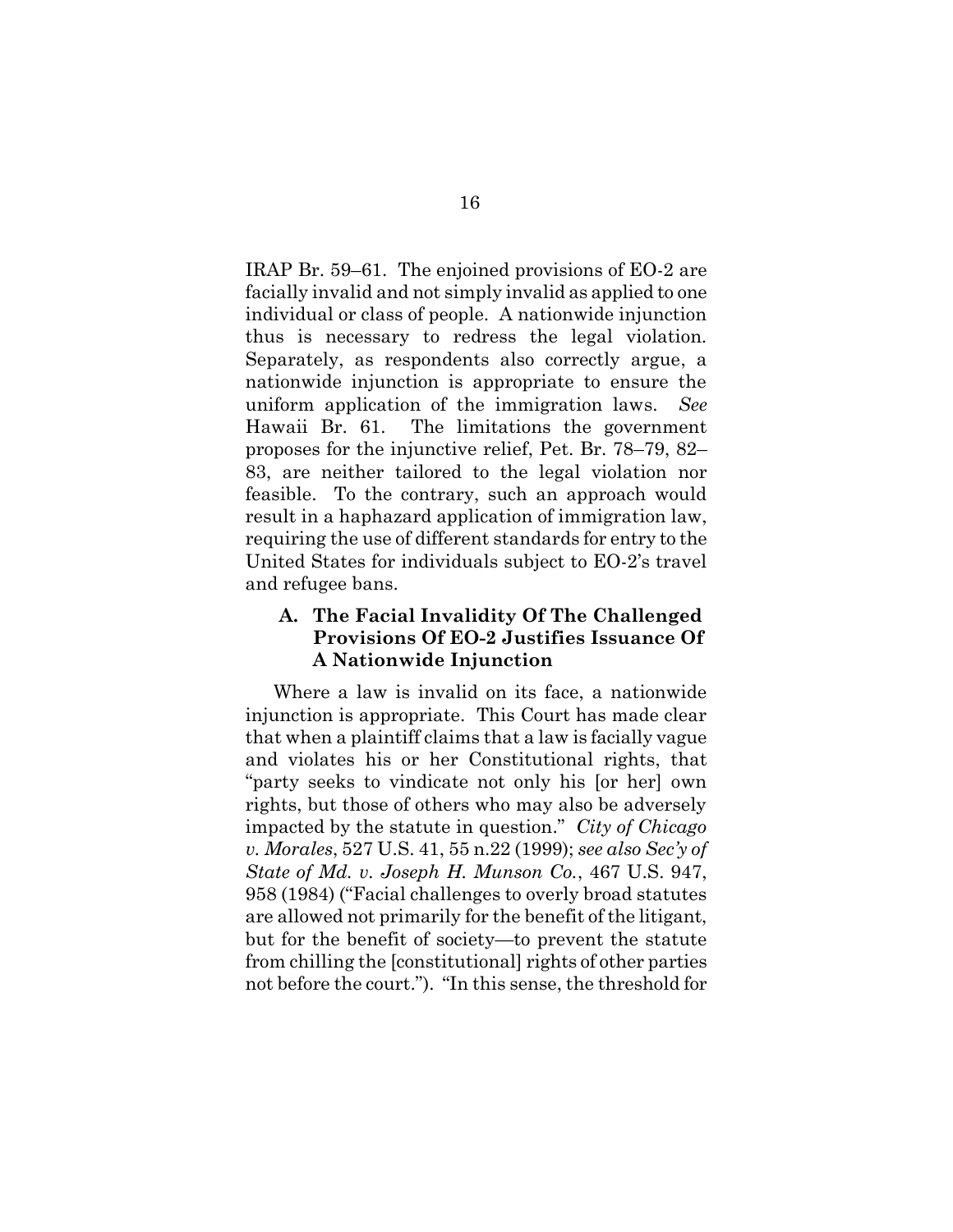facial challenges is a species of third party (*jus tertii*) standing." *Morales*, 527 U.S. at 55 n.22.

As petitioners correctly note, the courts of appeals held that "categorical relief was necessary because a more limited injunction would not cure the alleged legal defects in the Order." Pet. Br. 82. Such "legal defects" are that provisions of EO-2, *on their face*, violate the Establishment Clause, per the Fourth Circuit, and the INA, per the Ninth Circuit. Under these circumstances, "the scope of injunctive relief is dictated by the extent of the violation established, not by the geographical extent of the plaintiff." *Califano v. Yamasaki*, 442 U.S. 682, 702 (1979). The facial invalidity of Sections 2(c), 6(a), and 6(b) thus warrants a nationwide injunction.

To the extent the government argues that the scope of relief must be limited to that necessary to"redress cognizable injuries to respondents themselves," Pet. Br. 78, the government's argument suffers from a second flaw: the government neglects to consider the full slate of plaintiffs. For instance, the government contends that the Fourth Circuit based its nationwide injunction "on two purported injuries to a single respondent," whose wife has now received a visa. Pet. Br. 79 (emphasis omitted). As demonstrated, *supra*, the injuries established by IRAP, HIAS, and MESA independently confer standing and support issuance of a nationwide injunction based on the facial invalidity of the challenged provisions. The Fourth Circuit never addressed the standing of any other plaintiff—nor did it need to do so. Instead, the Fourth Circuit accurately reasoned that, "because we find that at least one Plaintiff possesses standing, we need not decide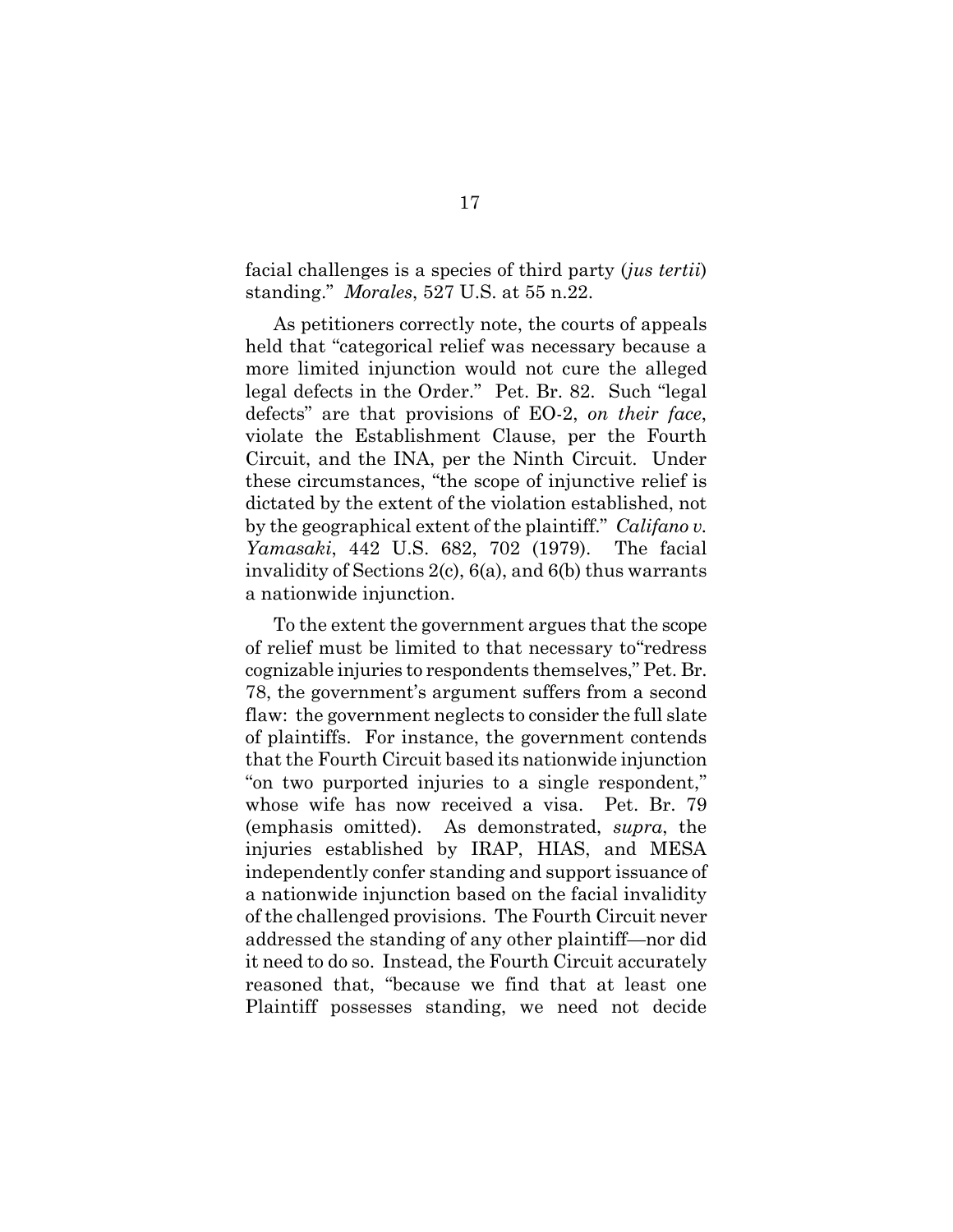whether the other individual Plaintiffs or the organizational Plaintiffs have standing with respect to this claim." *Int'l Refugee Assistance Project*, 857 F.3d at 586.<sup>4</sup>

With regard to the Ninth Circuit injunction, the government argues that "[a]ny injuries to Hawaii's university system . . . could be fully redressed by an injunction tailored to particular, identified students or faculty whom Hawaii has enrolled or hired." Pet. Br. 81. This argument, of course, ignores entirely the fact that Hawaii has suffered direct and quantifiable harm as a result of the loss of tourism revenue resulting from the travel ban. Further, this argument fails to account for the inability of the University of Hawaii to attract students and faculty, which results in harm to the State university system no less than the loss of "identified students or faculty whom Hawaii has enrolled or hired."

Accordingly, only an injunction on a nationwide scale would redress the legal defects in EO-2.

 $\overline{a}$ 

<sup>4</sup> For this same reason, petitioners' argument that the Fourth Circuit wrongly relied upon plaintiffs throughout the United States in fashioning the injunction even though the Fourth Circuit "did not hold that any respondent besides Doe #1 had standing—and even his claimed injury has been eliminated," Pet. Br. 82, is misplaced. The organizational plaintiffs have standing to challenge EO-2 and the provisions of EO-2 are invalid no matter where they are sought to be enforced.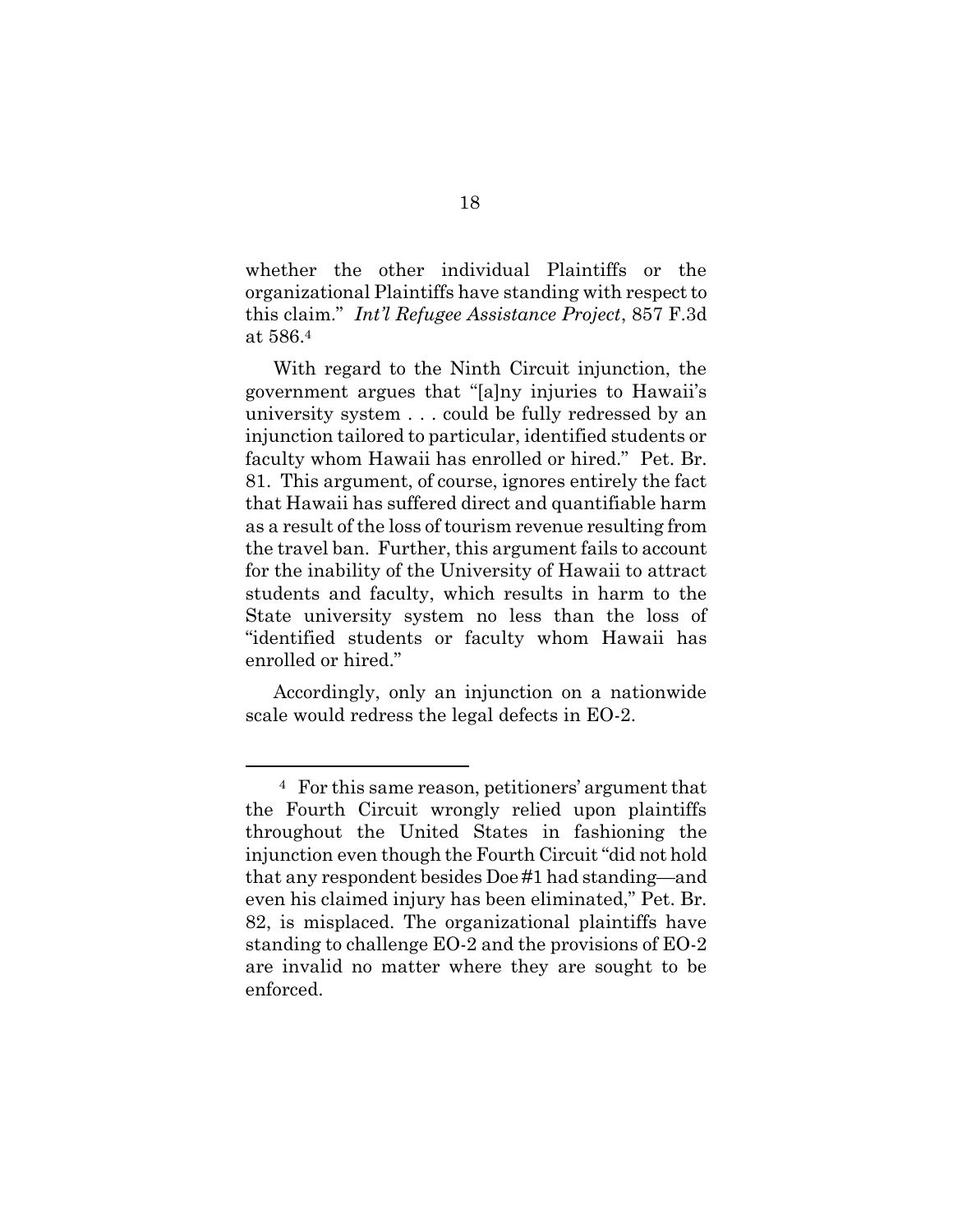### **B. The Need For Uniform Application Of The Immigration Laws Independently Supports Affirmance Of The Nationwide Injunctions**

Separately, as the government acknowledges, "[b]oth courts of appeals also concluded that categorical relief is appropriate because 'Congress has made clear that the immigration laws of the United States should be enforced vigorously and uniformly.'" Pet. Br. 82 (quoting J.A. 244; citing J.A. 1233).<sup>5</sup> This rationale independently supports affirmance of the nationwide injunctions.

As a general matter, "[f]ederal law makes a single sovereign responsible for maintaining a comprehensive and unified system to keep track of aliens within the Nation's borders." *Arizona v. United States*, 567 U.S. 387, 401–02 (2012); *see also id.* at 395 ("Immigration policy can affect trade, investment, tourism, and diplomatic relations for the entire Nation, as well as the perceptions and expectations of aliens in this

 $\overline{a}$ 

<sup>&</sup>lt;sup>5</sup> The Washington district court, which first enjoined EO-1, also determined that the injunction should issue on a national scale. *Washington*, 2017 WL 462040, at \*2 ("Although Federal Defendants argued that any TRO should be limited to the States at issue, the resulting partial implementation of the Executive Order 'would undermine the constitutional imperative of a *uniform* Rule of Naturalization and Congress's instruction that the immigration laws of the United States should be enforced vigorously and *uniformly*.'" (quoting *Texas*, 809 F.3d at 187-88)).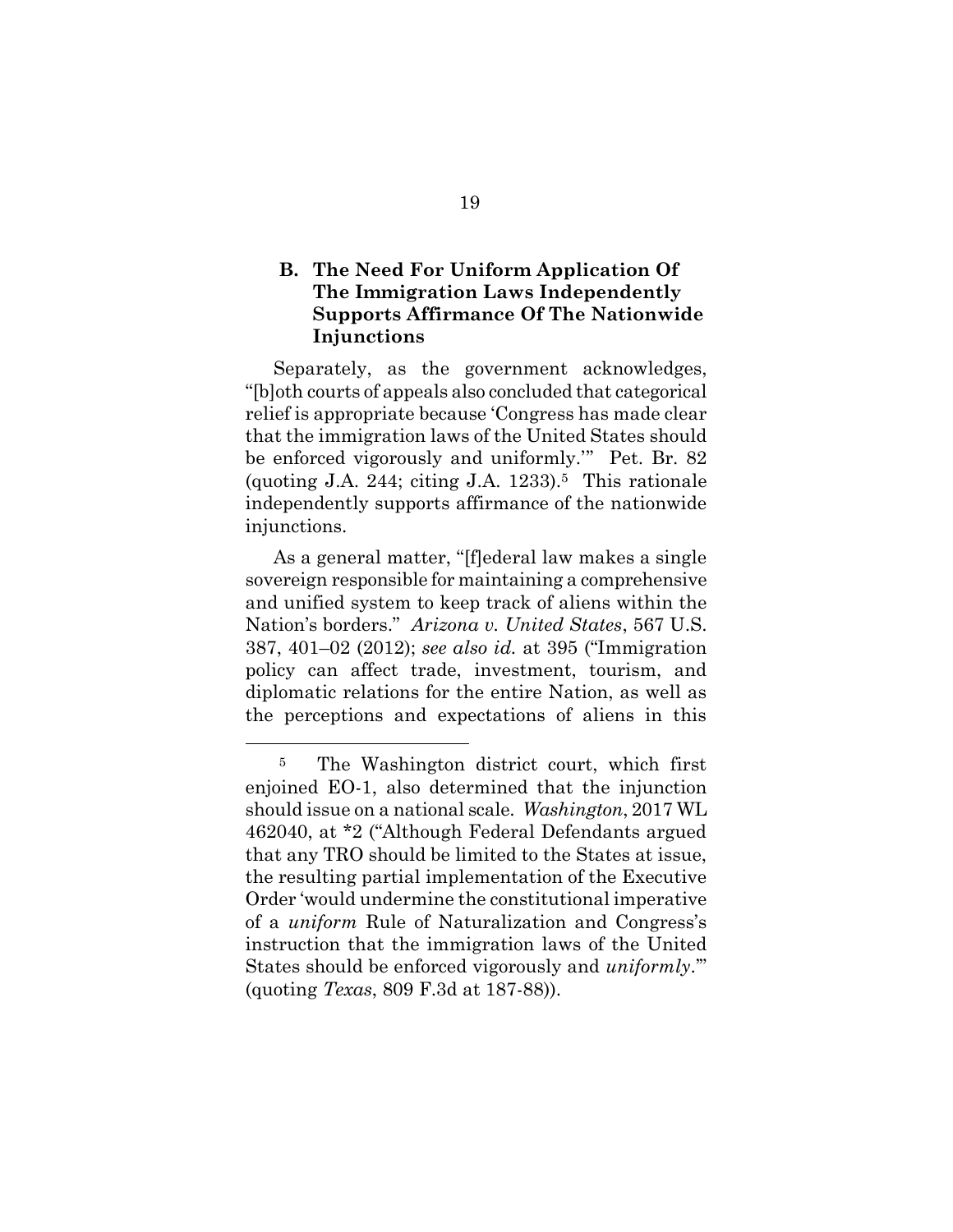country who seek the full protection of its laws."). Individualized application of EO-2 based on the relationship of an individual with a respondent would serve to undermine such uniform application, thus justifying issuance of a nationwide injunction.

While the government points to the severability clause in EO-2 to support a more narrowly tailored injunction, Pet. Br. 83, that provision does not support narrowing the injunction. Section 15(a) of EO-2 provides that, if "application of any provision to any person or circumstance[] is held to be invalid," then "the application of [the Order's] other provisions to any other persons or circumstances shall not be affected." 82 Fed. Reg. at 13,218. As explained, *supra*, however, the challenged provisions were held invalid in *all* circumstances because they are facially invalid. Thus, the severability provision actually supports, rather than undermines, the nationwide scope of the injunction.

As a practical matter, EO-2 is framed in terms of entry into the United States and not linked (as a visa may be) to the purpose of the entry. Thus, an injunction must be nationwide because an individual's travel plans may result in entry through any port of entry. The government's approach would not enjoin application of the travel or refugee ban but rather would require the application of an entirely different standard to refugees, tourists, students, and faculty, based on whether a specific refugee has "concrete plans to resettle in Hawaii," Pet. Br. 81, whether a tourist was headed to the beach in Hawaii, whether a student plans to study at the University of Hawaii, or whether an individual plans to attend MESA's conference.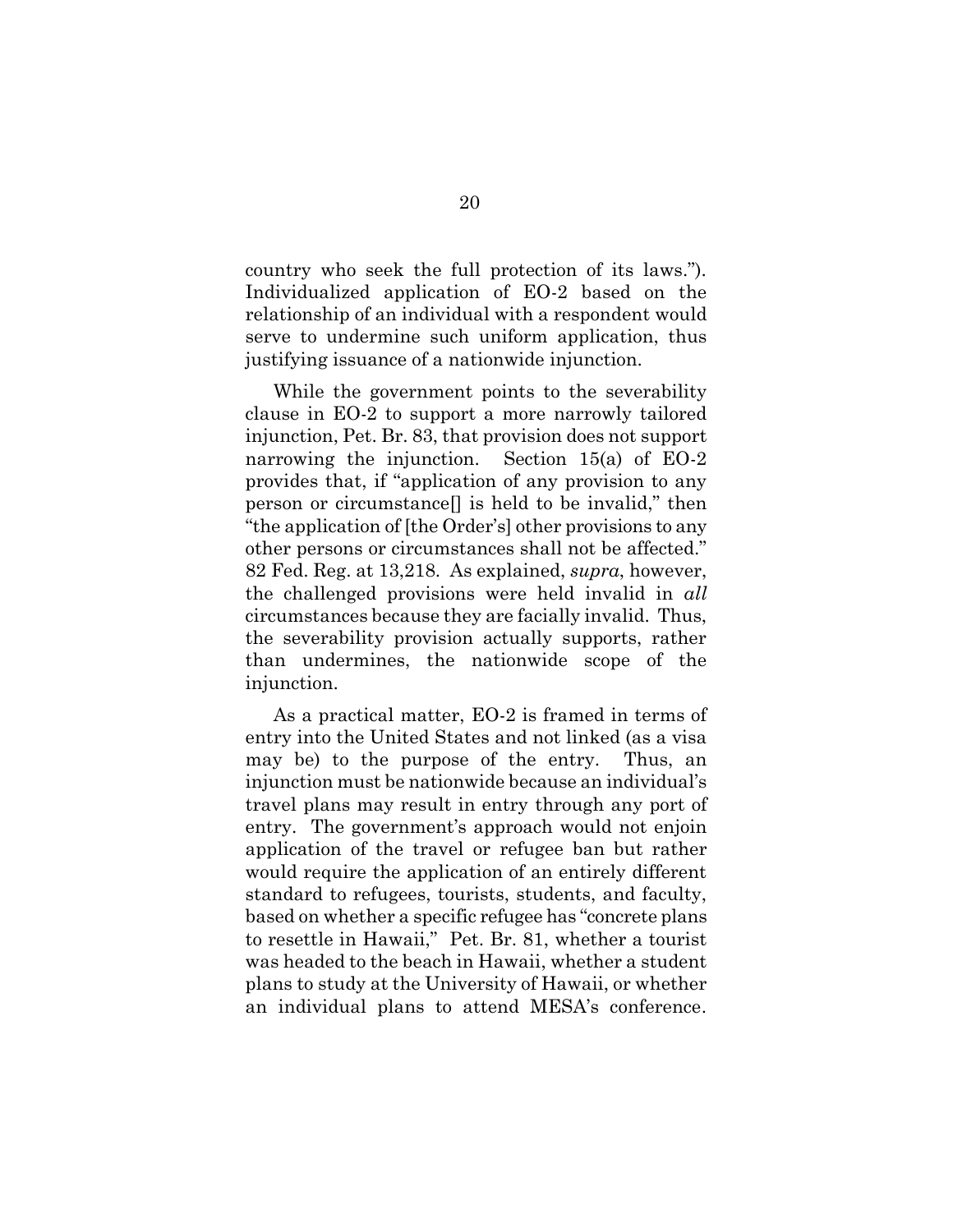Similarly, to the extent Section 6(b) lowers the cap on the number of refugees, the government's approach could have the effect of directing refugees to Hawaii, making such a limitation illogical. For a similar reason, the Fifth Circuit in *Texas v. United States*, 809 F.3d 134 (5th Cir. 2015), held that "a geographicallylimited injunction would be ineffective" because the plaintiffs affected by the order would be subject to different immigration laws simply by moving between states. *Id.* at 188. Here, too, such non-uniform application of the law across the country would impose a two-tiered system of immigration—one applicable to an unknown number of individuals with ties to the respondents here and one applicable to anyone else. Such a confusing and segmented approach would result in chaos.

Finally, such a non-uniform approach to entry into the United States would conflict with the stated purpose for imposing the travel and refugee bans. Far from "temporarily reduc[ing] investigative burdens on relevant agencies," 82 Fed. Reg. at 13,213, as stated in Section 2(c) of EO-2, the burden would increase. This Court need only look to the effect of EO-1, which resulted in increased burdens on the entities responsible for determining the ability of an individual to enter the country, to confirm this fact. This sort of improvised application of federal law is precisely the harm that a uniform system of immigration is intended to avoid. Accordingly, the need for the uniform application of immigration alone justifies the nationwide injunctions.